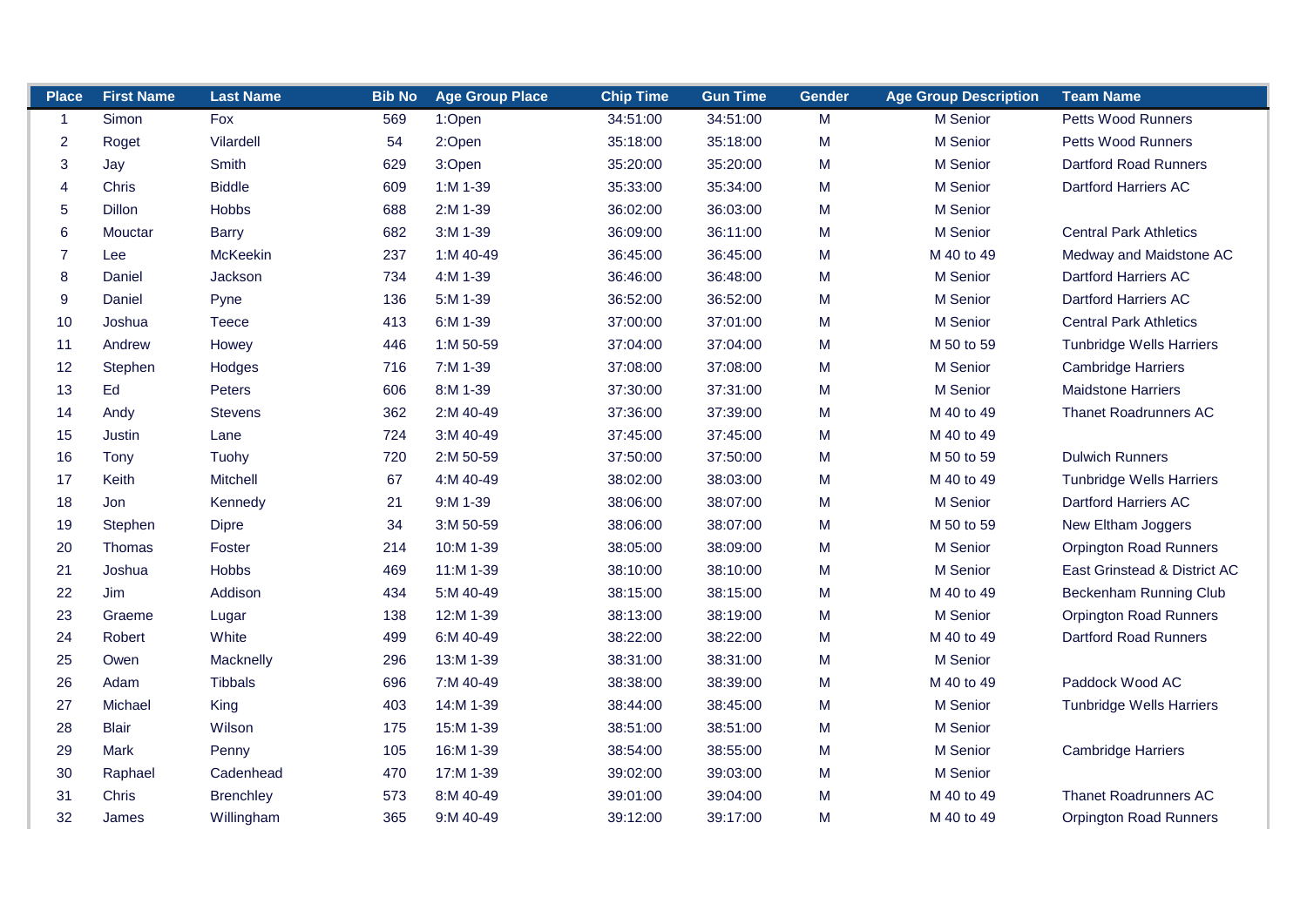| 33 | Robert         | Jackson           | 255 | 10:M 40-49 | 39:35:00 | 39:38:00 | M | M 40 to 49      | <b>Orpington Road Runners</b>   |
|----|----------------|-------------------|-----|------------|----------|----------|---|-----------------|---------------------------------|
| 34 | Tobyn          | Young             | 488 | 11:M 40-49 | 39:37:00 | 39:38:00 | M | M 40 to 49      | <b>Tunbridge Wells Harriers</b> |
| 35 | David          | Worden            | 564 | 18:M 1-39  | 39:36:00 | 39:39:00 | M | M Senior        | <b>Cambridge Harriers</b>       |
| 36 | Andrew         | Milne             | 417 | 19:M 1-39  | 39:40:00 | 39:41:00 | M | M Senior        | Sevenoaks AC                    |
| 37 | Alexander      | Holmes            | 17  | 12:M 40-49 | 39:42:00 | 39:44:00 | M | M 40 to 49      | <b>Tunbridge Wells Harriers</b> |
| 38 | Shaw           | Lydon             | 504 | 20:M 1-39  | 39:43:00 | 39:47:00 | M | M Senior        | <b>Dartford Road Runners</b>    |
| 39 | Gavin          | Kitchingham       | 117 | 4:M 50-59  | 39:48:00 | 39:49:00 | M | M 50 to 59      | <b>Orpington Road Runners</b>   |
| 40 | George         | <b>Boxall</b>     | 24  | 21:M 1-39  | 39:52:00 | 39:53:00 | M | M Senior        | Dartford Harriers AC            |
| 41 | Tony           | Durey             | 90  | 5:M 50-59  | 39:55:00 | 39:56:00 | M | M 50 to 59      | <b>Central Park Athletics</b>   |
| 42 | Anthony        | Lobo              | 537 | 22:M 1-39  | 40:09:00 | 40:14:00 | M | M Senior        |                                 |
| 43 | David          | Ace               | 722 | 13:M 40-49 | 40:18:00 | 40:20:00 | M | M 40 to 49      |                                 |
| 44 | Jason          | Witcombe          | 694 | 14:M 40-49 | 40:20:00 | 40:22:00 | M | M 40 to 49      | <b>Orpington Road Runners</b>   |
| 45 | Liz            | Weeks             | 467 | 1:Open     | 40:23:00 | 40:23:00 | F | F 35 to 44      | Tonbridge AC                    |
| 46 | Edward         | <b>Steele</b>     | 663 | 23:M 1-39  | 40:21:00 | 40:24:00 | M | M Senior        | <b>Tunbridge Wells Harriers</b> |
| 47 | Jonathan       | Wood              | 280 | 15:M 40-49 | 40:24:00 | 40:32:00 | M | M 40 to 49      | <b>Orpington Road Runners</b>   |
| 48 | David          | Adams             | 270 | 24:M 1-39  | 40:33:00 | 40:37:00 | M | M Senior        | <b>Petts Wood Runners</b>       |
| 49 | Daniel         | <b>Berry</b>      | 366 | 16:M 40-49 | 40:45:00 | 40:50:00 | M | M 40 to 49      | <b>Orpington Road Runners</b>   |
| 50 | <b>Terry</b>   | Everest           | 410 | 25:M 1-39  | 40:56:00 | 40:57:00 | M | M Senior        | <b>Tunbridge Wells Harriers</b> |
| 51 | Cas            | Jackson           | 718 | 2:Open     | 40:54:00 | 40:57:00 | F | F Senior        | <b>Dartford Harriers AC</b>     |
| 52 | Adam           | Wilkinson         | 451 | 26:M 1-39  | 40:54:00 | 41:03:00 | M | <b>M</b> Senior | <b>Petts Wood Runners</b>       |
| 53 | Chris          | Reid              | 101 | 27:M 1-39  | 41:08:00 | 41:12:00 | M | M Senior        | <b>Central Park Athletics</b>   |
| 54 | Lee            | Sander-King       | 141 | 28:M 1-39  | 41:20:00 | 41:21:00 | M | M Senior        | <b>Maidstone Harriers</b>       |
| 55 | Andrew         | Mead              | 556 | 6:M 50-59  | 41:21:00 | 41:26:00 | M | M 50 to 59      | Sevenoaks AC                    |
| 56 | Elliott        | Haynes            | 535 | 17:M 40-49 | 41:18:00 | 41:28:00 | M | M 40 to 49      |                                 |
| 57 | Paul           | <b>Dawes</b>      | 142 | 18:M 40-49 | 41:29:00 | 41:30:00 | M | M 40 to 49      | <b>Dartford Harriers AC</b>     |
| 58 | Stephen        | Scobie            | 19  | 7:M 50-59  | 41:20:00 | 41:37:00 | M | M 50 to 59      | <b>Petts Wood Runners</b>       |
| 59 | <b>Matthew</b> | <b>Steere</b>     | 501 | 29:M 1-39  | 41:35:00 | 41:40:00 | M | M Senior        | <b>Orpington Road Runners</b>   |
| 60 | Johnnie        | Arnould           | 113 | 30:M 1-39  | 41:38:00 | 41:42:00 | M | M Senior        | <b>Central Park Athletics</b>   |
| 61 | Andrew         | Smith             | 328 | 19:M 40-49 | 41:37:00 | 41:42:00 | M | M 40 to 49      | <b>Larkfield Athletics Club</b> |
| 62 | Daniel         | Witt              | 439 | 20:M 40-49 | 41:45:00 | 41:46:00 | M | M 40 to 49      | Sevenoaks AC                    |
| 63 | Hector         | Rodriguez Drumond | 423 | 31:M 1-39  | 41:40:00 | 41:47:00 | M | M Senior        | Petts Wood Runners              |
| 64 | Richard        | Allan             | 361 | 21:M 40-49 | 41:46:00 | 41:52:00 | M | M 40 to 49      | <b>Thanet Roadrunners AC</b>    |
| 65 | Neil           | Williams          | 691 | 22:M 40-49 | 41:59:00 | 42:04:00 | M | M 40 to 49      | <b>Orpington Road Runners</b>   |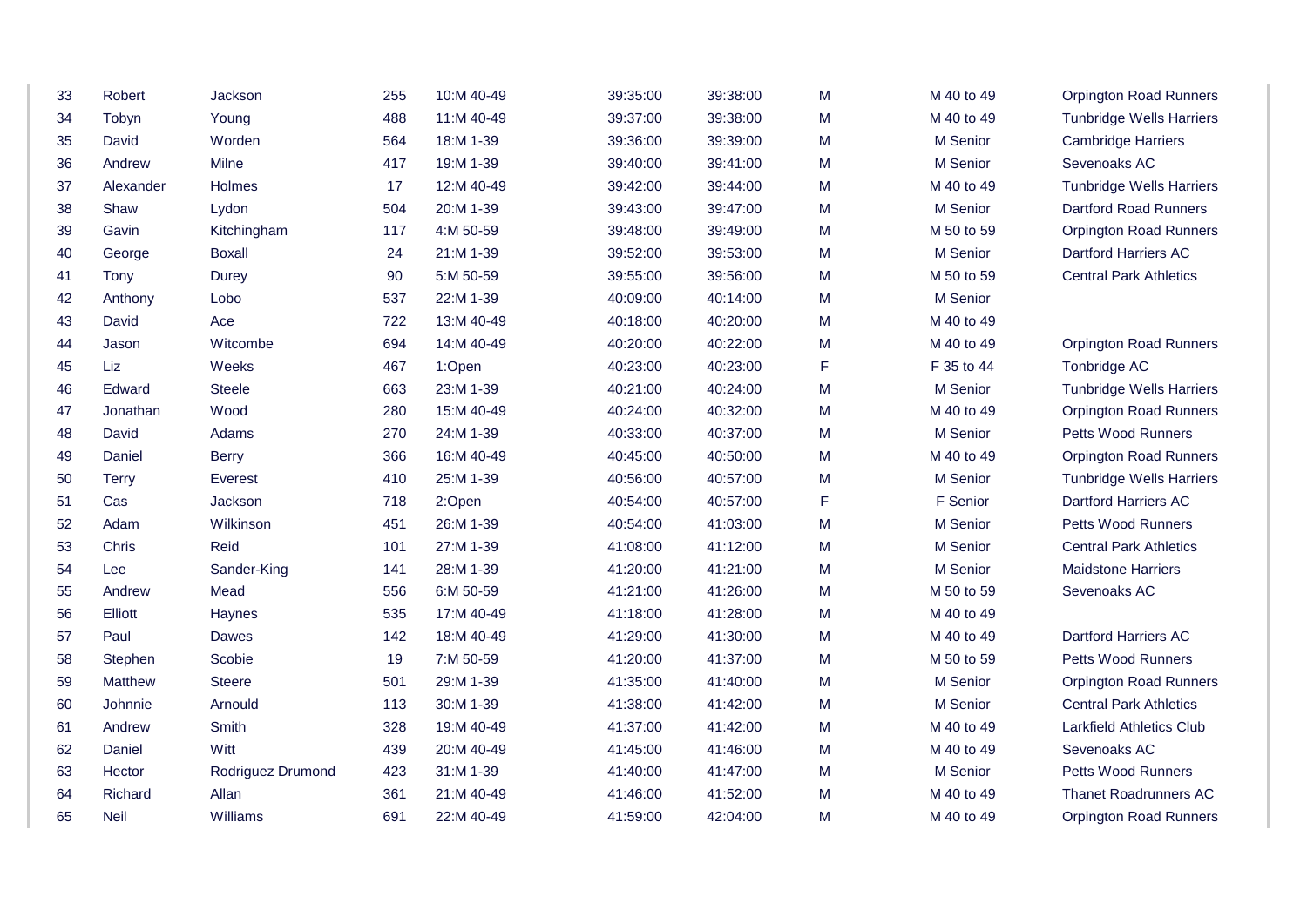| 66 | Matt          | <b>Clements</b>  | 671 | 23:M 40-49    | 42:01:00 | 42:05:00 | M | M 40 to 49 | <b>Tunbridge Wells Harriers</b> |
|----|---------------|------------------|-----|---------------|----------|----------|---|------------|---------------------------------|
| 67 | Michael       | Murdoch          | 440 | 8:M 50-59     | 42:02:00 | 42:07:00 | M | M 50 to 59 | <b>Maidstone Harriers</b>       |
| 68 | John          | Cronin           | 653 | 32:M 1-39     | 42:08:00 | 42:09:00 | M | M Senior   |                                 |
| 69 | Andrew        | <b>Bunt</b>      | 122 | 9:M 50-59     | 42:04:00 | 42:13:00 | M | M 50 to 59 | <b>Dartford Road Runners</b>    |
| 70 | Alexander     | Spooner          | 634 | 33:M 1-39     | 42:14:00 | 42:16:00 | M | M Senior   | <b>Dartford Road Runners</b>    |
| 71 | Pete          | Cornish          | 692 | 10:M 50-59    | 42:19:00 | 42:28:00 | M | M 50 to 59 |                                 |
| 72 | Christopher   | Potter           | 431 | 11:M 50-59    | 42:22:00 | 42:29:00 | M | M 50 to 59 | <b>Tunbridge Wells Harriers</b> |
| 73 | Antony        | Hylton           | 94  | 24:M 40-49    | 42:25:00 | 42:30:00 | M | M 40 to 49 | <b>Central Park Athletics</b>   |
| 74 | Casper        | <b>Morris</b>    | 409 | 25:M 40-49    | 42:25:00 | 42:31:00 | М | M 40 to 49 | <b>Tunbridge Wells Harriers</b> |
| 75 | Charlotte     | <b>Bates</b>     | 466 | 3:Open        | 42:29:00 | 42:33:00 | F | F Senior   | <b>Maidstone Harriers</b>       |
| 76 | Daniel        | Lineham          | 320 | 34:M 1-39     | 42:25:00 | 42:33:00 | M | M Senior   |                                 |
| 77 | <b>Nick</b>   | <b>Stone</b>     | 72  | 26:M 40-49    | 42:29:00 | 42:35:00 | M | M 40 to 49 | <b>Orpington Road Runners</b>   |
| 78 | Tony          | Piper            | 47  | 12:M 50-59    | 42:37:00 | 42:39:00 | М | M 50 to 59 | <b>Dartford Road Runners</b>    |
| 79 | John          | Dickerson        | 546 | 35:M 1-39     | 42:35:00 | 42:39:00 | M | M Senior   | <b>Thanet Roadrunners AC</b>    |
| 80 | Phil          | Garrod           | 704 | 36:M 1-39     | 42:29:00 | 42:40:00 | M | M Senior   | <b>Gravesend Road Runners</b>   |
| 81 | Dan           | Fotheringham     | 143 | 27:M 40-49    | 42:46:00 | 42:50:00 | M | M 40 to 49 | <b>Central Park Athletics</b>   |
| 82 | Ashley        | Pearson          | 249 | 1:F 45-54     | 42:43:00 | 42:54:00 | F | F 45 to 54 | <b>Orpington Road Runners</b>   |
| 83 | <b>Nathan</b> | Webster          | 486 | 37:M 1-39     | 42:46:00 | 42:55:00 | M | M Senior   |                                 |
| 84 | Saul          | Harris           | 199 | 28:M 40-49    | 42:49:00 | 42:55:00 | M | M 40 to 49 | <b>Tunbridge Wells Harriers</b> |
| 85 | Liam          | Jeffs            | 540 | 29:M 40-49    | 42:46:00 | 42:56:00 | M | M 40 to 49 |                                 |
| 86 | <b>Steve</b>  | Jarvis           | 491 | 30:M 40-49    | 42:54:00 | 42:56:00 | М | M 40 to 49 | <b>Dartford Road Runners</b>    |
| 87 | Nichola       | Evans            | 164 | 1:F 35-44     | 43:06:00 | 43:10:00 | F | F 35 to 44 | Tonbridge AC                    |
| 88 | <b>Stuart</b> | Farrant          | 56  | 31:M 40-49    | 43:08:00 | 43:12:00 | M | M 40 to 49 |                                 |
| 89 | Chris         | Desmond          | 529 | 13:M 50-59    | 43:11:00 | 43:16:00 | M | M 50 to 59 | Sevenoaks AC                    |
| 90 | Richard       | Talbot           | 730 | 38:M 1-39     | 43:11:00 | 43:18:00 | M | M Senior   | <b>Orpington Road Runners</b>   |
| 91 | Robert        | Winter           | 635 | 32:M 40-49    | 43:14:00 | 43:21:00 | M | M 40 to 49 | <b>Tunbridge Wells Harriers</b> |
| 92 | Andrew        | Archer           | 727 | 33:M 40-49    | 43:25:00 | 43:27:00 | M | M 40 to 49 | <b>Dartford Harriers AC</b>     |
| 93 | Joshua        | Dowling          | 712 | 39:M 1-39     | 43:29:00 | 43:37:00 | M | M Senior   |                                 |
| 94 | <b>Mick</b>   | <b>Brockwell</b> | 293 | 14:M 50-59    | 43:37:00 | 43:44:00 | M | M 50 to 59 | <b>Orpington Road Runners</b>   |
| 95 | Prem          | Konieczny        | 681 | 34:M 40-49    | 43:49:00 | 43:52:00 | M | M 40 to 49 | <b>Dartford Road Runners</b>    |
| 96 | Phil          | Hall             | 627 | 40:M 1-39     | 43:40:00 | 43:53:00 | M | M Senior   |                                 |
| 97 | James         | Merry            | 676 | 41:M 1-39     | 43:44:00 | 43:54:00 | M | M Senior   | <b>SLGR</b>                     |
| 98 | Sarah         | Cronin           | 666 | $1: F 1 - 34$ | 43:51:00 | 43:54:00 | F | F Senior   | <b>Dartford Road Runners</b>    |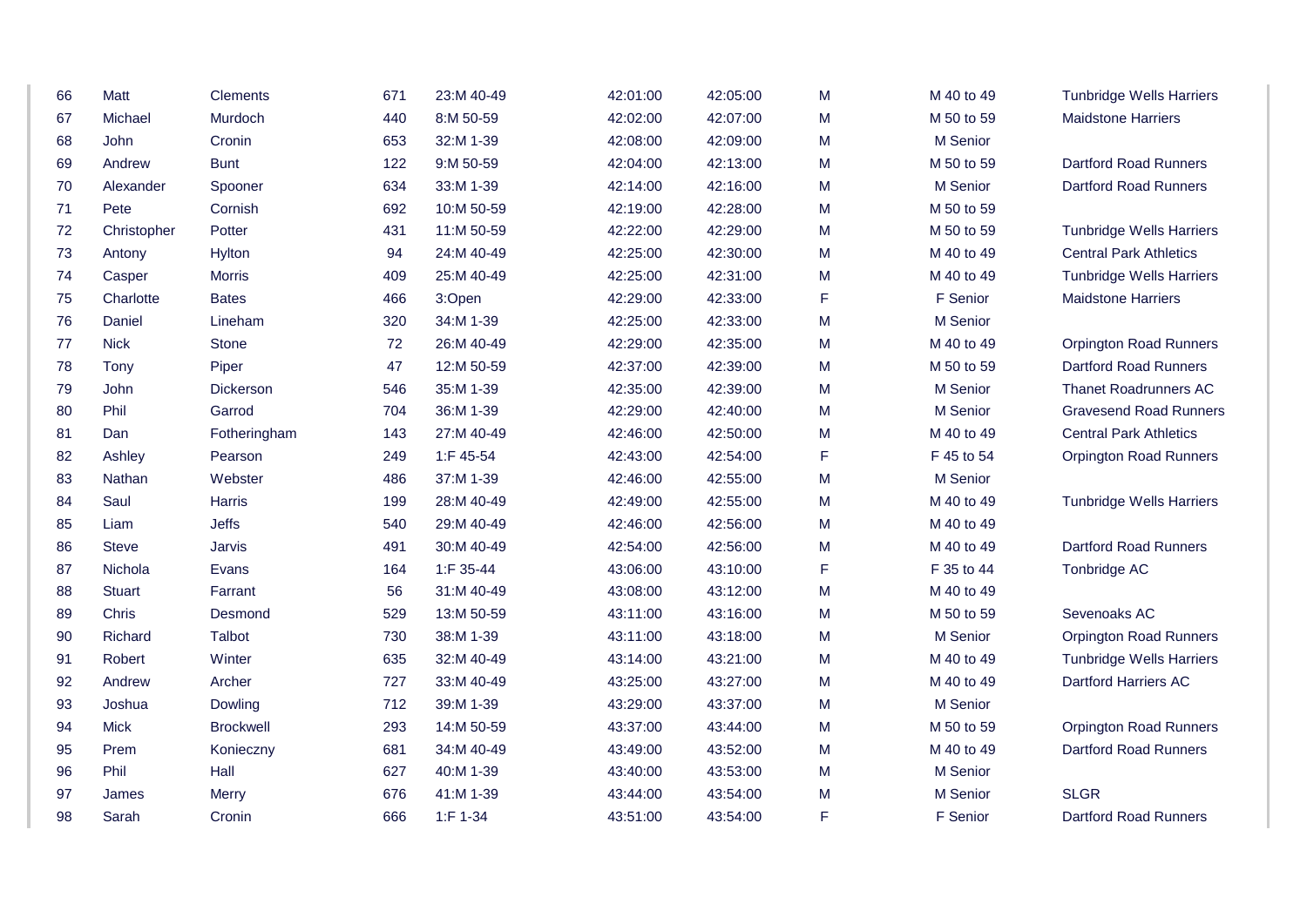| 99  | Laura            | Portway       | 717 | 2:F 35-44  | 43:52:00 | 43:56:00 | F | F 35 to 44 | <b>Cambridge Harriers</b>       |
|-----|------------------|---------------|-----|------------|----------|----------|---|------------|---------------------------------|
| 100 | <b>Neil</b>      | Hemming       | 233 | 35:M 40-49 | 43:44:00 | 43:57:00 | М | M 40 to 49 | <b>Orpington Road Runners</b>   |
| 101 | Michael          | Abousselam    | 574 | 1:M 60-99  | 43:53:00 | 44:00:00 | M | M 60+      |                                 |
| 102 | Anoushka         | Johnson       | 89  | 2:F 45-54  | 43:51:00 | 44:01:00 | F | F 45 to 54 | <b>Central Park Athletics</b>   |
| 103 | <b>Rick</b>      | Wade          | 36  | 15:M 50-59 | 43:38:00 | 44:01:00 | M | M 50 to 59 | Castle Point Joggers            |
| 104 | Andy             | <b>Tippet</b> | 471 | 42:M 1-39  | 44:05:00 | 44:12:00 | M | M Senior   | <b>Petts Wood Runners</b>       |
| 105 | Cathy            | Gill          | 662 | 2:F 1-34   | 44:13:00 | 44:20:00 | F | F Senior   | <b>Tunbridge Wells Harriers</b> |
| 106 | Jill             | Phillips      | 108 | 3:F 45-54  | 44:10:00 | 44:20:00 | F | F 45 to 54 | <b>Orpington Road Runners</b>   |
| 107 | Alan             | Pope          | 87  | 16:M 50-59 | 44:06:00 | 44:21:00 | M | M 50 to 59 | <b>Orpington Road Runners</b>   |
| 108 | Pierre           | Cruse         | 708 | 36:M 40-49 | 44:17:00 | 44:24:00 | M | M 40 to 49 |                                 |
| 109 | Jonathan         | Scott         | 458 | 37:M 40-49 | 44:27:00 | 44:34:00 | M | M 40 to 49 |                                 |
| 110 | <b>Stuart</b>    | Cullum        | 575 | 38:M 40-49 | 44:27:00 | 44:36:00 | M | M 40 to 49 | Blackheath & Bromley AC         |
| 111 | Andrew           | Mahon         | 52  | 39:M 40-49 | 44:32:00 | 44:40:00 | M | M 40 to 49 | <b>Dartford Road Runners</b>    |
| 112 | Jay              | <b>Browne</b> | 119 | 40:M 40-49 | 44:27:00 | 44:43:00 | M | M 40 to 49 | <b>Dartford Road Runners</b>    |
| 113 | <b>Bob</b>       | Fursey        | 331 | 17:M 50-59 | 44:38:00 | 44:44:00 | M | M 50 to 59 | Medway and Maidstone AC         |
| 114 | Mick             | Foy           | 43  | 18:M 50-59 | 44:23:00 | 44:53:00 | M | M 50 to 59 |                                 |
| 115 | Jon              | Munt          | 93  | 41:M 40-49 | 44:52:00 | 44:56:00 | M | M 40 to 49 | <b>Central Park Athletics</b>   |
| 116 | Rocco            | Paone         | 702 | 43:M 1-39  | 44:55:00 | 44:59:00 | M | M Senior   | <b>Central Park Athletics</b>   |
| 117 | Jarrod           | Worthy        | 652 | 42:M 40-49 | 44:53:00 | 45:05:00 | M | M 40 to 49 |                                 |
| 118 | Jillian          | Holford       | 544 | 4:F 45-54  | 45:00:00 | 45:07:00 | F | F 45 to 54 | <b>Tunbridge Wells Harriers</b> |
| 119 | <b>Nick</b>      | Collins       | 538 | 43:M 40-49 | 44:08:00 | 45:07:00 | M | M 40 to 49 |                                 |
| 120 | <b>Ben</b>       | Taylor        | 212 | 44:M 1-39  | 45:03:00 | 45:12:00 | M | M Senior   |                                 |
| 121 | Samuel           | Fullilove     | 53  | 45:M 1-39  | 45:09:00 | 45:14:00 | M | M Senior   | <b>Dartford Road Runners</b>    |
| 122 | Caroline         | Wetherill     | 401 | 3:F 35-44  | 45:02:00 | 45:15:00 | F | F 35 to 44 | <b>Canterbury Harriers</b>      |
| 123 | David            | Gardiner      | 28  | 19:M 50-59 | 45:26:00 | 45:31:00 | M | M 50 to 59 | <b>Maidstone Harriers</b>       |
| 124 | Stephen          | Forshaw       | 453 | 44:M 40-49 | 45:16:00 | 45:32:00 | M | M 40 to 49 | <b>Thanet Roadrunners AC</b>    |
| 125 | Mike             | Simms         | 633 | 20:M 50-59 | 45:21:00 | 45:34:00 | M | M 50 to 59 | Blackheath & Bromley AC         |
| 126 | Peter            | Sutton        | 201 | 46:M 1-39  | 45:33:00 | 45:34:00 | M | M Senior   |                                 |
| 127 | Gary             | Hadfield      | 493 | 21:M 50-59 | 45:27:00 | 45:35:00 | M | M 50 to 59 | <b>Dartford Road Runners</b>    |
| 128 | David            | Ringrose      | 196 | 45:M 40-49 | 45:35:00 | 45:41:00 | M | M 40 to 49 | <b>Dartford Road Runners</b>    |
| 129 | James            | Wall          | 383 | 47:M 1-39  | 45:30:00 | 45:46:00 | M | M Senior   | <b>Petts Wood Runners</b>       |
| 130 | Mark             | Franks        | 549 | 46:M 40-49 | 45:34:00 | 45:46:00 | M | M 40 to 49 | <b>Petts Wood Runners</b>       |
| 131 | <b>Dimitrios</b> | <b>Tsamis</b> | 124 | 48:M 1-39  | 45:32:00 | 45:52:00 | M | M Senior   |                                 |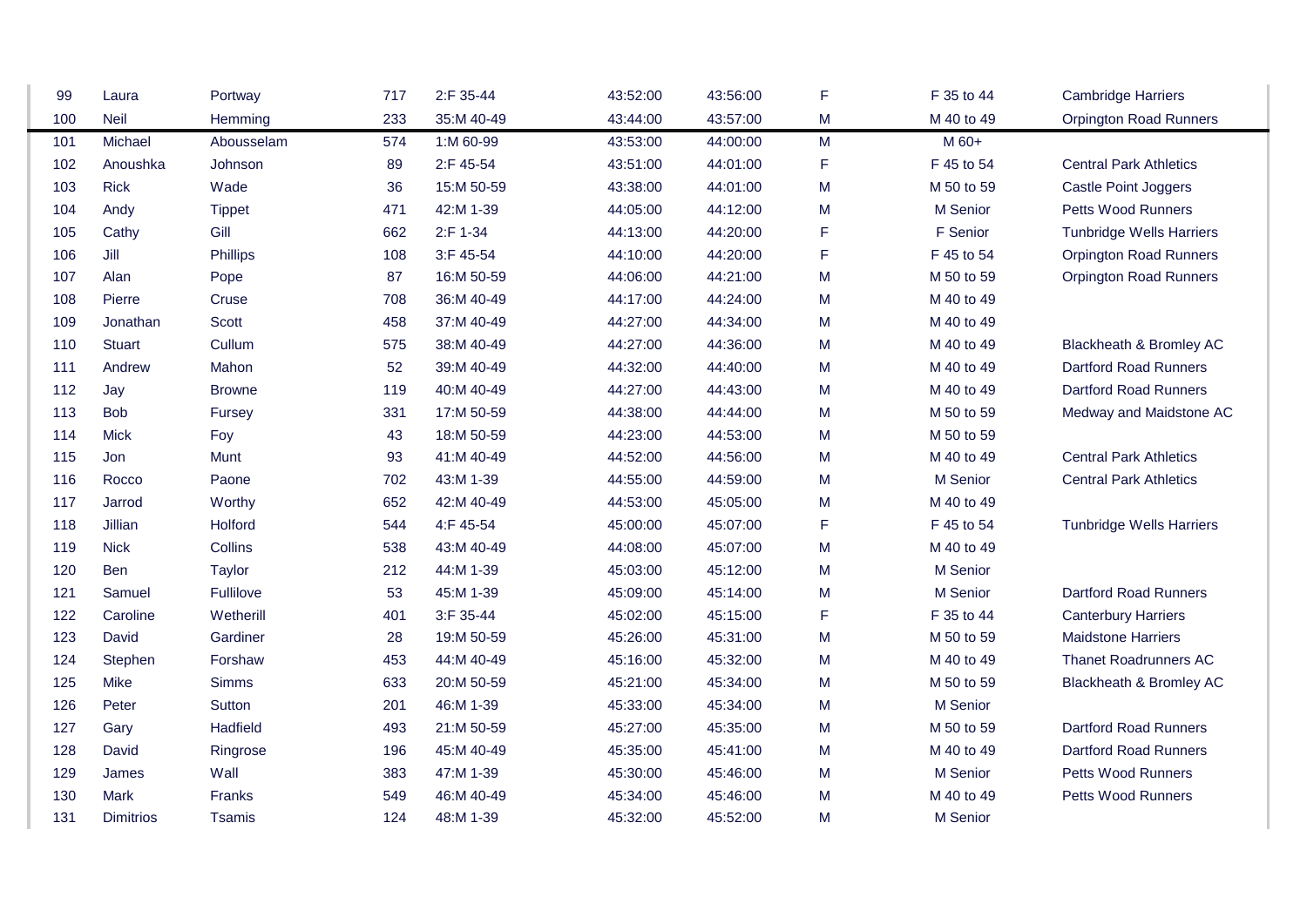| 132 | Alex           | Hofmann            | 262 | 47:M 40-49 | 45:46:00 | 45:54:00 | M | M 40 to 49 |                                     |
|-----|----------------|--------------------|-----|------------|----------|----------|---|------------|-------------------------------------|
| 133 | Simon          | Perry              | 436 | 49:M 1-39  | 45:44:00 | 45:55:00 | M | M Senior   | <b>Maidstone Harriers</b>           |
| 134 | Hayley         | Larkin             | 507 | 3:F 1-34   | 45:47:00 | 45:58:00 | F | F Senior   | <b>Tunbridge Wells Harriers</b>     |
| 135 | Bill           | Middleton          | 32  | 2:M 60-99  | 45:53:00 | 46:00:00 | M | M 60+      | Petts Wood Runners                  |
| 136 | Paul           | <b>Hiles</b>       | 687 | 22:M 50-59 | 45:44:00 | 46:01:00 | M | M 50 to 59 | <b>Plumstead Runners</b>            |
| 137 | Phil           | Sweeting           | 668 | 48:M 40-49 | 45:45:00 | 46:04:00 | M | M 40 to 49 |                                     |
| 138 | Pru            | <b>Clements</b>    | 670 | 5:F 45-54  | 46:00:00 | 46:07:00 | F | F 45 to 54 | <b>Tunbridge Wells Harriers</b>     |
| 139 | Andrew         | Lambert            | 675 | 23:M 50-59 | 45:55:00 | 46:09:00 | M | M 50 to 59 | <b>Bromley Veterans AC</b>          |
| 140 | Dominic        | Montford           | 235 | 49:M 40-49 | 45:58:00 | 46:13:00 | M | M 40 to 49 | <b>Istead &amp; Ifield Harriers</b> |
| 141 | Mark           | Champion           | 566 | 24:M 50-59 | 46:02:00 | 46:18:00 | M | M 50 to 59 | <b>Istead &amp; Ifield Harriers</b> |
| 142 | Paul           | O'Grady            | 184 | 25:M 50-59 | 46:07:00 | 46:20:00 | M | M 50 to 59 | <b>Orpington Road Runners</b>       |
| 143 | <b>Barrie</b>  | Seal               | 290 | 50:M 40-49 | 46:10:00 | 46:20:00 | M | M 40 to 49 |                                     |
| 144 | Adam           | <b>Browning</b>    | 210 | 50:M 1-39  | 46:12:00 | 46:21:00 | M | M Senior   |                                     |
| 145 | Heather        | <b>Fitzmaurice</b> | 341 | 6:F 45-54  | 46:15:00 | 46:29:00 | F | F 45 to 54 | Sevenoaks AC                        |
| 146 | Phil           | Dovey              | 714 | 51:M 40-49 | 46:21:00 | 46:30:00 | M | M 40 to 49 | <b>Central Park Athletics</b>       |
| 147 | Peter          | <b>Fisher</b>      | 250 | 52:M 40-49 | 46:14:00 | 46:33:00 | M | M 40 to 49 | Petts Wood Runners                  |
| 148 | Lynne          | Champion           | 565 | 7:F 45-54  | 46:23:00 | 46:39:00 | F | F 45 to 54 | <b>Istead &amp; Ifield Harriers</b> |
| 149 | Annette        | Shrimpton          | 312 | 4:F 35-44  | 46:31:00 | 46:42:00 | F | F 35 to 44 | <b>Orpington Road Runners</b>       |
| 150 | Richard        | King               | 532 | 53:M 40-49 | 46:37:00 | 46:49:00 | M | M 40 to 49 | <b>Orpington Road Runners</b>       |
| 151 | Tim            | Gates              | 30  | 26:M 50-59 | 46:45:00 | 46:51:00 | M | M 50 to 59 | <b>Dartford Road Runners</b>        |
| 152 | Michael        | Russell            | 274 | 27:M 50-59 | 46:43:00 | 46:55:00 | M | M 50 to 59 | <b>Tunbridge Wells Harriers</b>     |
| 153 | Cheryl         | <b>Duke</b>        | 213 | 4:F 1-34   | 46:46:00 | 46:57:00 | F | F Senior   | <b>Orpington Road Runners</b>       |
| 154 | Laura          | Elvin              | 384 | 5:F 1-34   | 46:45:00 | 46:59:00 | F | F Senior   | Petts Wood Runners                  |
| 155 | Frederick      | Graham             | 116 | 28:M 50-59 | 46:42:00 | 47:01:00 | M | M 50 to 59 | <b>Central Park Athletics</b>       |
| 156 | Gem            | <b>Stilliard</b>   | 266 | 5:F 35-44  | 46:50:00 | 47:01:00 | F | F 35 to 44 | <b>Tunbridge Wells Harriers</b>     |
| 157 | Paul           | Collier            | 360 | 29:M 50-59 | 46:56:00 | 47:07:00 | M | M 50 to 59 | <b>Bexley AC</b>                    |
| 158 | John           | Moorcroft          | 661 | 30:M 50-59 | 46:36:00 | 47:08:00 | M | M 50 to 59 |                                     |
| 159 | David          | Farrell            | 131 | 3:M 60-99  | 47:06:00 | 47:12:00 | м | M 60+      | <b>Dartford Road Runners</b>        |
| 160 | Sally          | Fry                | 370 | 6:F 35-44  | 47:02:00 | 47:16:00 | F | F 35 to 44 | <b>Rebel Runners Medway</b>         |
| 161 | Amanda         | Williams           | 548 | 7:F 35-44  | 47:05:00 | 47:17:00 | F | F 35 to 44 | <b>Orpington Road Runners</b>       |
| 162 | Jacqueline     | King               | 183 | 8:F 45-54  | 47:09:00 | 47:23:00 | F | F 45 to 54 | <b>Istead &amp; Ifield Harriers</b> |
| 163 | lan            | <b>Tyrrell</b>     | 563 | 54:M 40-49 | 47:18:00 | 47:25:00 | M | M 40 to 49 |                                     |
| 164 | <b>Matthew</b> | Newman             | 300 | 51:M 1-39  | 47:19:00 | 47:29:00 | M | M Senior   | <b>Tunbridge Wells Harriers</b>     |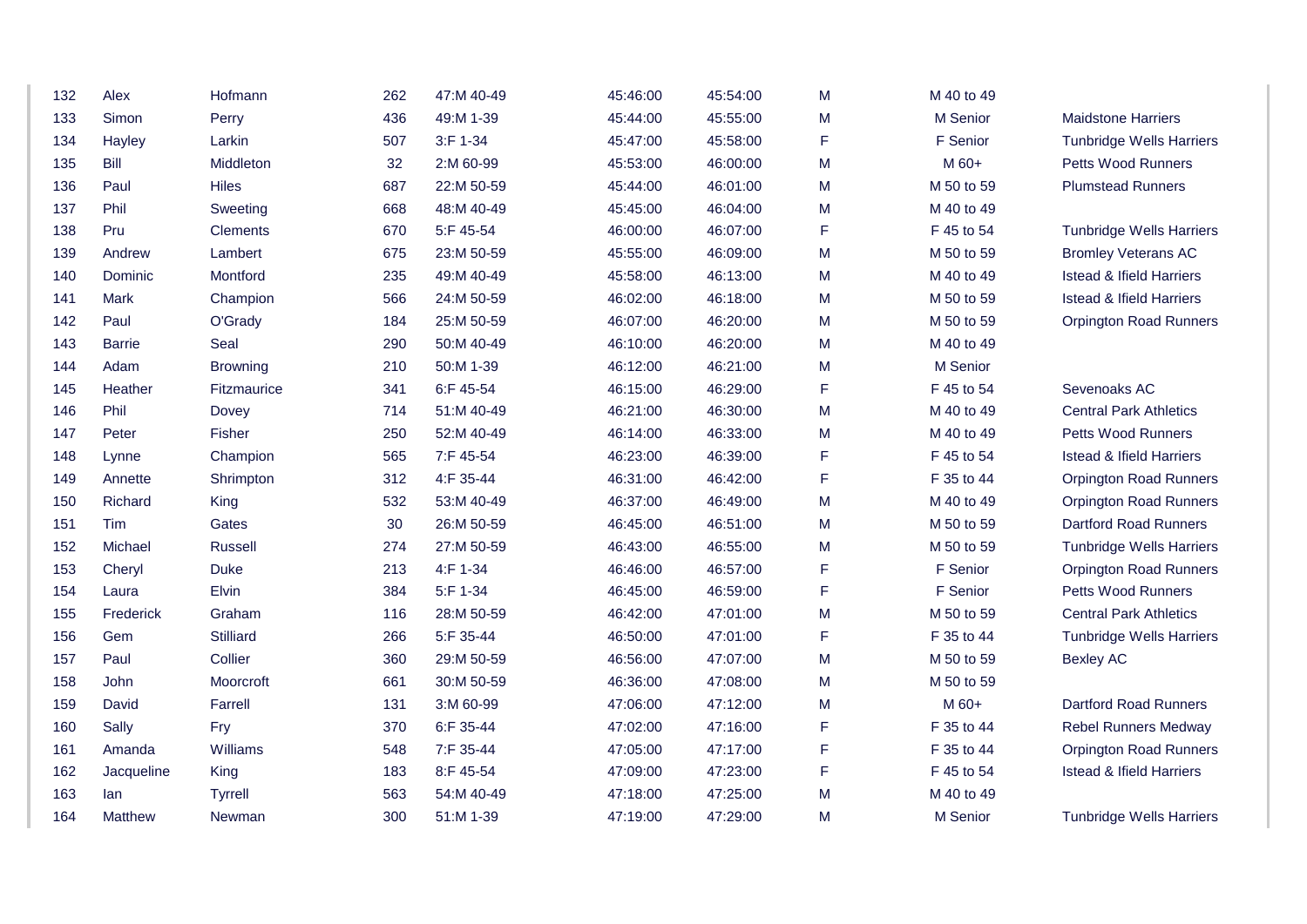| 165 | Paul            | Miller           | 648 | 55:M 40-49 | 47:18:00 | 47:31:00 | M | M 40 to 49 |                                     |
|-----|-----------------|------------------|-----|------------|----------|----------|---|------------|-------------------------------------|
| 166 | Jan             | Baltruschat      | 327 | 31:M 50-59 | 47:31:00 | 47:37:00 | M | M 50 to 59 | New Eltham Joggers                  |
| 167 | Ari             | Kotsis           | 523 | 56:M 40-49 | 47:18:00 | 47:40:00 | M | M 40 to 49 |                                     |
| 168 | David           | Moore            | 408 | 32:M 50-59 | 47:29:00 | 47:42:00 | M | M 50 to 59 | <b>Petts Wood Runners</b>           |
| 169 | Jonny           | Lattimer         | 506 | 52:M 1-39  | 47:10:00 | 47:43:00 | M | M Senior   |                                     |
| 170 | Paul            | Kain             | 86  | 57:M 40-49 | 47:32:00 | 47:44:00 | M | M 40 to 49 | New Eltham Joggers                  |
| 171 | Amanda          | Link             | 248 | 9:F 45-54  | 47:33:00 | 47:47:00 | F | F 45 to 54 | <b>Rebel Runners Medway</b>         |
| 172 | Lucy            | <b>Drury</b>     | 472 | 6:F 1-34   | 47:38:00 | 47:48:00 | F | F Senior   | <b>Petts Wood Runners</b>           |
| 173 | Jason           | Saunders         | 590 | 33:M 50-59 | 47:45:00 | 47:50:00 | M | M 50 to 59 |                                     |
| 174 | <b>Stuart</b>   | <b>Isaacs</b>    | 231 | 58:M 40-49 | 47:12:00 | 47:51:00 | M | M 40 to 49 | <b>Petts Wood Runners</b>           |
| 175 | Keith           | <b>Bishop</b>    | 510 | 34:M 50-59 | 47:39:00 | 47:53:00 | M | M 50 to 59 | <b>Dartford Road Runners</b>        |
| 176 | Lynette         | <b>Boston</b>    | 475 | 10:F 45-54 | 47:50:00 | 47:57:00 | F | F 45 to 54 | New Eltham Joggers                  |
| 177 | Geraldine       | Young            | 109 | 8:F 35-44  | 47:37:00 | 47:59:00 | F | F 35 to 44 | <b>Maidstone Harriers</b>           |
| 178 | Victoria        | Wright           | 234 | 7:F 1-34   | 47:46:00 | 47:59:00 | F | F Senior   | <b>Istead &amp; Ifield Harriers</b> |
| 179 | Charlotte       | Wood             | 399 | 8:F 1-34   | 47:51:00 | 48:02:00 | F | F Senior   | Dartford Road Runners               |
| 180 | Ana-Maria       | Green            | 508 | 11:F 45-54 | 47:50:00 | 48:03:00 | F | F 45 to 54 | <b>Tunbridge Wells Harriers</b>     |
| 181 | Tristan         | Rozier           | 382 | 53:M 1-39  | 47:42:00 | 48:04:00 | M | M Senior   |                                     |
| 182 | Chris           | Dickinson        | 29  | 35:M 50-59 | 47:06:00 | 48:06:00 | M | M 50 to 59 |                                     |
| 183 | Rob             | <b>Brunger</b>   | 462 | 59:M 40-49 | 47:57:00 | 48:07:00 | M | M 40 to 49 | <b>Maidstone Harriers</b>           |
| 184 | Pauline         | Dalton           | 40  | 12:F 45-54 | 47:57:00 | 48:11:00 | F | F 45 to 54 | Sevenoaks AC                        |
| 185 | Mark            | Newton           | 594 | 60:M 40-49 | 47:52:00 | 48:12:00 | M | M 40 to 49 |                                     |
| 186 | Gavin           | Mundy            | 322 | 54:M 1-39  | 47:55:00 | 48:16:00 | M | M Senior   | <b>SLGR</b>                         |
| 187 | <b>Nicholas</b> | Smith            | 269 | 61:M 40-49 | 47:57:00 | 48:23:00 | M | M 40 to 49 | <b>Larkfield Athletics Club</b>     |
| 188 | Mark            | <b>Hobbs</b>     | 468 | 62:M 40-49 | 47:57:00 | 48:26:00 | M | M 40 to 49 | <b>Orpington Road Runners</b>       |
| 189 | lan             | Martin           | 218 | 55:M 1-39  | 48:20:00 | 48:34:00 | M | M Senior   | <b>Dartford Road Runners</b>        |
| 190 | shannon         | chambers         | 252 | 63:M 40-49 | 48:20:00 | 48:36:00 | M | M 40 to 49 |                                     |
| 191 | Adrian          | <b>Bennett</b>   | 539 | 64:M 40-49 | 48:30:00 | 48:37:00 | M | M 40 to 49 | New Eltham Joggers                  |
| 192 | Paul            | Ford             | 624 | 36:M 50-59 | 48:13:00 | 48:42:00 | M | M 50 to 59 | <b>Cambridge Harriers</b>           |
| 193 | Wayne           | Golden           | 701 | 56:M 1-39  | 48:28:00 | 48:44:00 | M | M Senior   |                                     |
| 194 | Antony          | Mitchell         | 422 | 65:M 40-49 | 48:01:00 | 48:45:00 | M | M 40 to 49 |                                     |
| 195 | Darren          | Aylward          | 191 | 37:M 50-59 | 48:27:00 | 48:48:00 | м | M 50 to 59 | <b>SLGR</b>                         |
| 196 | Phil            | <b>Batchelor</b> | 192 | 38:M 50-59 | 48:43:00 | 48:55:00 | M | M 50 to 59 | <b>SLGR</b>                         |
| 197 | David           | Hutchinson       | 346 | 4:M 60-99  | 48:38:00 | 48:55:00 | M | M 60+      | <b>Maidstone Harriers</b>           |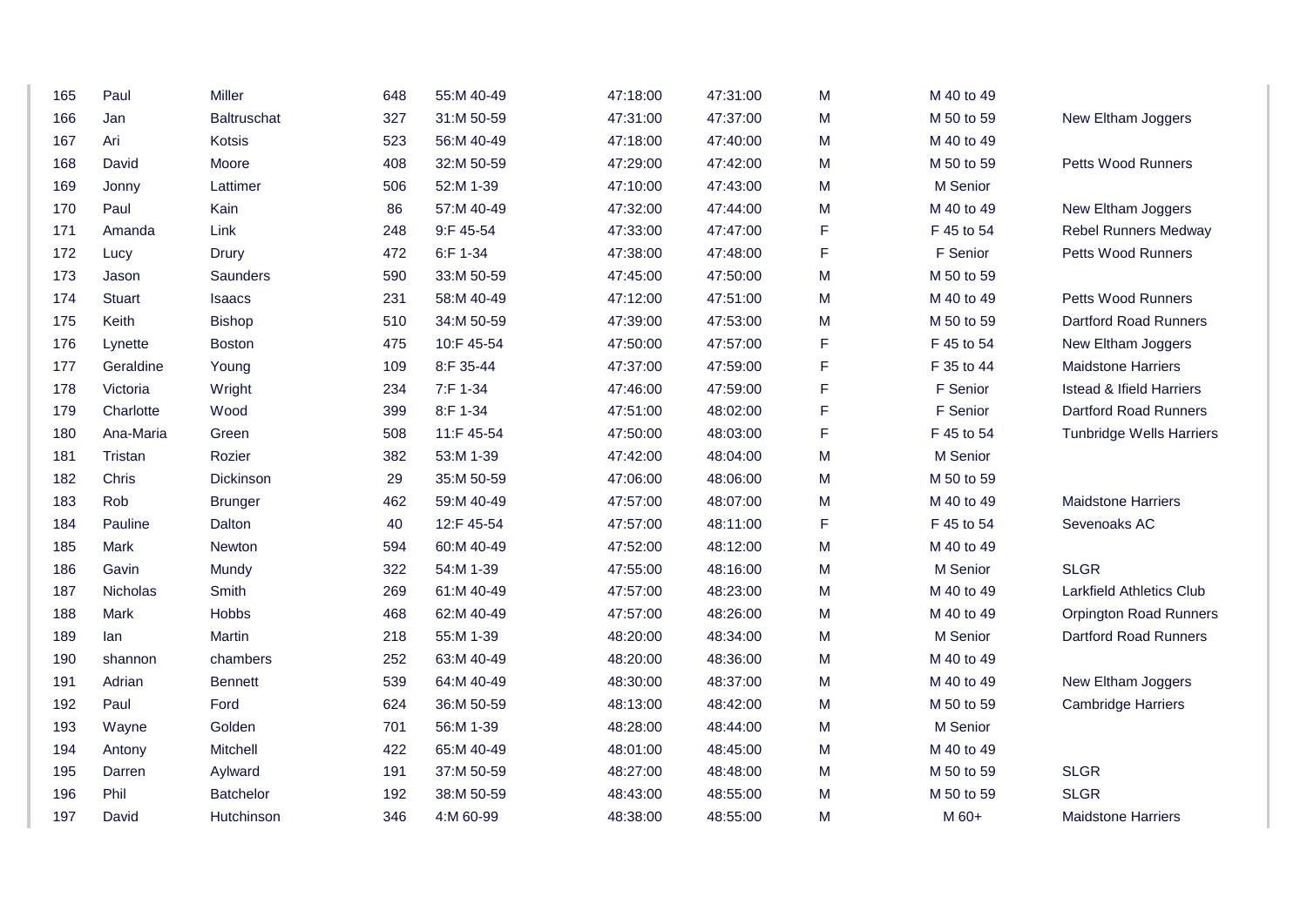| 198 | lan           | <b>Russell</b> | 398 | 66:M 40-49 | 48:47:00 | 48:57:00 | M           | M 40 to 49 |                                     |  |
|-----|---------------|----------------|-----|------------|----------|----------|-------------|------------|-------------------------------------|--|
| 199 | Maria         | Hjorth         | 395 | 13:F 45-54 | 48:53:00 | 48:59:00 | F           | F 45 to 54 | New Eltham Joggers                  |  |
| 200 | <b>Terry</b>  | Day            | 664 | 67:M 40-49 | 48:46:00 | 49:04:00 | M           | M 40 to 49 |                                     |  |
| 201 | Chris         | Kerrey         | 376 | 39:M 50-59 | 48:31:00 | 49:05:00 | M           | M 50 to 59 | <b>Orpington Road Runners</b>       |  |
| 202 | Tanya         | Lorenzotti     | 651 | 9:F 1-34   | 48:52:00 | 49:06:00 | $\mathsf F$ | F Senior   | <b>Orpington Road Runners</b>       |  |
| 203 | Emma          | <b>Brown</b>   | 111 | 9:F 35-44  | 48:55:00 | 49:10:00 | F           | F 35 to 44 | <b>Dartford Road Runners</b>        |  |
| 204 | Amanda        | <b>Rivett</b>  | 152 | 14:F 45-54 | 48:53:00 | 49:11:00 | F           | F 45 to 54 | Eynsford RC                         |  |
| 205 | Giles         | Wolfe          | 179 | 68:M 40-49 | 48:53:00 | 49:12:00 | M           | M 40 to 49 | <b>Orpington Road Runners</b>       |  |
| 206 | Stephanie     | Wood           | 310 | 15:F 45-54 | 49:02:00 | 49:13:00 | F           | F 45 to 54 | <b>Dartford Harriers AC</b>         |  |
| 207 | Stephen       | Gallagher      | 693 | 5:M 60-99  | 48:27:00 | 49:14:00 | M           | M 60+      | <b>Dartford Road Runners</b>        |  |
| 208 | Andrew        | Deighton       | 78  | 40:M 50-59 | 49:03:00 | 49:16:00 | M           | M 50 to 59 | <b>Tunbridge Wells Harriers</b>     |  |
| 209 | Adam          | Shonk          | 514 | 10:F 1-34  | 49:01:00 | 49:17:00 | F           | F Senior   | <b>Dartford Road Runners</b>        |  |
| 210 | Martin        | Rowling        | 287 | 6:M 60-99  | 49:00:00 | 49:18:00 | M           | M 60+      | <b>Orpington Road Runners</b>       |  |
| 211 | Mulika        | Harnett        | 502 | 10:F 35-44 | 48:59:00 | 49:20:00 | F           | F 35 to 44 | Eynsford RC                         |  |
| 212 | Peter         | Moore          | 288 | 41:M 50-59 | 49:06:00 | 49:24:00 | M           | M 50 to 59 | <b>Istead &amp; Ifield Harriers</b> |  |
| 213 | Simon         | Hallpike       | 339 | 7:M 60-99  | 49:12:00 | 49:25:00 | M           | M 60+      | Sevenoaks AC                        |  |
| 214 | <b>Steve</b>  | <b>Burnett</b> | 335 | 8:M 60-99  | 49:20:00 | 49:29:00 | M           | M 60+      | Petts Wood Runners                  |  |
| 215 | Jeremy        | Townsend       | 16  | 42:M 50-59 | 49:16:00 | 49:35:00 | M           | M 50 to 59 | Petts Wood Runners                  |  |
| 216 | Roy           | Tait           | 169 | 43:M 50-59 | 49:11:00 | 49:40:00 | M           | M 50 to 59 | <b>Bromley Veterans AC</b>          |  |
| 217 | Max           | <b>Mulley</b>  | 721 | 69:M 40-49 | 49:23:00 | 49:42:00 | M           | M 40 to 49 |                                     |  |
| 218 | Nigel         | Kent           | 454 | 44:M 50-59 | 49:31:00 | 49:43:00 | M           | M 50 to 59 | New Eltham Joggers                  |  |
| 219 | Tom           | <b>Bentley</b> | 690 | 57:M 1-39  | 49:18:00 | 49:45:00 | M           | M Senior   |                                     |  |
| 220 | Richey        | Estcourt       | 562 | 70:M 40-49 | 49:30:00 | 49:45:00 | M           | M 40 to 49 | <b>Dartford Road Runners</b>        |  |
| 221 | james         | gostick        | 333 | 58:M 1-39  | 49:26:00 | 49:47:00 | M           | M Senior   | <b>Gravesend Road Runners</b>       |  |
| 222 | John          | Crockford      | 347 | 45:M 50-59 | 49:26:00 | 49:47:00 | M           | M 50 to 59 | <b>Gravesend Road Runners</b>       |  |
| 223 | Paul          | Brackenborough | 560 | 71:M 40-49 | 49:38:00 | 49:49:00 | M           | M 40 to 49 | <b>Thanet Roadrunners AC</b>        |  |
| 224 | Kevin         | Pettipher      | 414 | 46:M 50-59 | 49:38:00 | 49:50:00 | M           | M 50 to 59 |                                     |  |
| 225 | Peter         | Cannon         | 528 | 59:M 1-39  | 49:20:00 | 49:51:00 | M           | M Senior   |                                     |  |
| 226 | Gemma         | May            | 631 | 11:F 35-44 | 49:24:00 | 49:53:00 | F           | F 35 to 44 |                                     |  |
| 227 | Jim           | Faulkner       | 68  | 47:M 50-59 | 49:40:00 | 49:56:00 | M           | M 50 to 59 | <b>Bexley AC</b>                    |  |
| 228 | Ben           | Monaghan       | 211 | 60:M 1-39  | 49:48:00 | 49:58:00 | M           | M Senior   |                                     |  |
| 229 | <b>Bonnie</b> | Maugey         | 705 | 11:F 1-34  | 49:50:00 | 50:00:00 | F           | F Senior   | <b>Dartford Harriers AC</b>         |  |
| 230 | Alex          | Milbourn       | 321 | 61:M 1-39  | 49:41:00 | 50:01:00 | M           | M Senior   |                                     |  |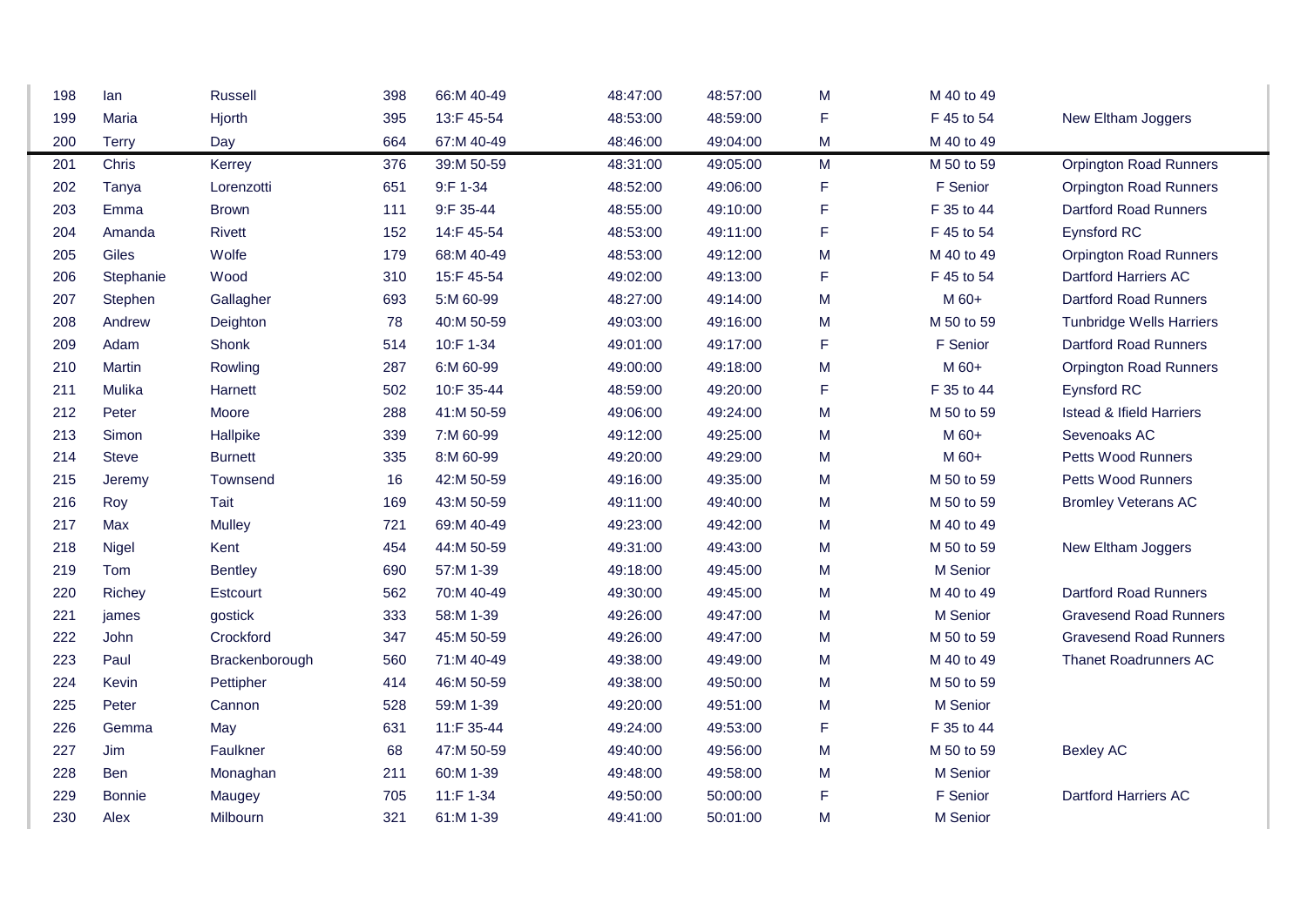| 231 | Paul           | Kent            | 83  | 48:M 50-59 |          |          |   |            |                                 |
|-----|----------------|-----------------|-----|------------|----------|----------|---|------------|---------------------------------|
|     |                |                 |     |            | 49:52:00 | 50:05:00 | М | M 50 to 59 | <b>Cambridge Harriers</b>       |
| 232 | Jane           | Morgan          | 307 | 12:F 35-44 | 49:50:00 | 50:06:00 | F | F 35 to 44 | Sevenoaks AC                    |
| 233 | Rachael        | Willis          | 375 | 12:F 1-34  | 49:41:00 | 50:14:00 | F | F Senior   | <b>Orpington Road Runners</b>   |
| 234 | Stephen        | <b>Briggs</b>   | 611 | 9:M 60-99  | 50:06:00 | 50:15:00 | M | M 60+      | <b>Orpington Road Runners</b>   |
| 235 | Sarah          | <b>Turner</b>   | 703 | 13:F 1-34  | 50:10:00 | 50:21:00 | F | F Senior   |                                 |
| 236 | Alexander      | Watson          | 497 | 62:M 1-39  | 50:02:00 | 50:28:00 | M | M Senior   |                                 |
| 237 | Derek          | Laws            | 411 | 49:M 50-59 | 50:02:00 | 50:28:00 | M | M 50 to 59 | <b>Orpington Road Runners</b>   |
| 238 | Patrick        | O'Connor        | 541 | 50:M 50-59 | 50:07:00 | 50:29:00 | M | M 50 to 59 |                                 |
| 239 | Chris          | Gosden          | 621 | 51:M 50-59 | 50:15:00 | 50:32:00 | М | M 50 to 59 | <b>Bexley AC</b>                |
| 240 | Denise         | Rose            | 70  | 1:F 55-99  | 50:25:00 | 50:34:00 | F | $F 55+$    | <b>Dartford Harriers AC</b>     |
| 241 | Janet          | Lenton          | 112 | 2:F 55-99  | 50:12:00 | 50:37:00 | F | $F 55+$    | <b>Orpington Road Runners</b>   |
| 242 | Renee          | Ojikutu         | 503 | 14:F 1-34  | 50:18:00 | 50:38:00 | F | F Senior   |                                 |
| 243 | Michael        | Youlton         | 578 | 10:M 60-99 | 50:24:00 | 50:39:00 | M | M 60+      | <b>Tunbridge Wells Harriers</b> |
| 244 | <b>Terry</b>   | Cook            | 402 | 11:M 60-99 | 50:22:00 | 50:40:00 | M | M 60+      | <b>Dartford Road Runners</b>    |
| 245 | David          | Hallson         | 325 | 12:M 60-99 | 50:35:00 | 50:42:00 | M | M 60+      | <b>Road Runners Club</b>        |
| 246 | Josette        | Hadfield        | 492 | 13:F 35-44 | 50:25:00 | 50:44:00 | F | F 35 to 44 | <b>Dartford Road Runners</b>    |
| 247 | Harry          | Dekishezy       | 732 | 63:M 1-39  | 50:29:00 | 50:47:00 | M | M Senior   |                                 |
| 248 | Chloe          | Weaver          | 372 | 15:F 1-34  | 50:18:00 | 50:47:00 | F | F Senior   |                                 |
| 249 | Tom            | Fox             | 644 | 52:M 50-59 | 50:25:00 | 50:49:00 | M | M 50 to 59 | <b>Tunbridge Wells Harriers</b> |
| 250 | Jason          | Knight          | 283 | 72:M 40-49 | 50:35:00 | 50:52:00 | M | M 40 to 49 |                                 |
| 251 | robert         | sayers          | 735 | 73:M 40-49 | 50:45:00 | 50:54:00 | M | M 40 to 49 | Eynsford RC                     |
| 252 | Lewis          | <b>Humphris</b> | 85  | 74:M 40-49 | 50:46:00 | 50:59:00 | M | M 40 to 49 | New Eltham Joggers              |
| 253 | David          | Nicholls        | 185 | 13:M 60-99 | 50:41:00 | 51:07:00 | M | M 60+      | <b>Larkfield Athletics Club</b> |
| 254 | <b>Natalie</b> | Jacques         | 63  | 16:F 1-34  | 50:51:00 | 51:08:00 | F | F Senior   | Petts Wood Runners              |
| 255 | Martin         | Smith           | 689 | 75:M 40-49 | 50:27:00 | 51:10:00 | M | M 40 to 49 | Petts Wood Runners              |
| 256 | Peter          | Amos            | 369 | 53:M 50-59 | 50:38:00 | 51:13:00 | M | M 50 to 59 | <b>Orpington Road Runners</b>   |
| 257 | Penny          | <b>Bulley</b>   | 570 | 16:F 45-54 | 50:53:00 | 51:15:00 | F | F 45 to 54 |                                 |
| 258 | Jessica        | Dando           | 505 | 17:F 1-34  | 51:10:00 | 51:21:00 | F | F Senior   | <b>Dartford Harriers AC</b>     |
| 259 | Peter          | Cane            | 447 | 14:M 60-99 | 51:12:00 | 51:23:00 | M | M 60+      |                                 |
| 260 | Scott          | Reeves          | 500 | 76:M 40-49 | 51:16:00 | 51:30:00 | M | M 40 to 49 | <b>Dartford Road Runners</b>    |
| 261 | Richard        | Tapsfield       | 227 | 64:M 1-39  | 51:24:00 | 51:38:00 | M | M Senior   | <b>Orpington Road Runners</b>   |
| 262 | Gillian        | Selman          | 496 | 17:F 45-54 | 51:32:00 | 51:39:00 | F | F 45 to 54 | <b>Petts Wood Runners</b>       |
| 263 | Adrian         | <b>Styles</b>   | 229 | 77:M 40-49 | 51:23:00 | 51:40:00 | M | M 40 to 49 |                                 |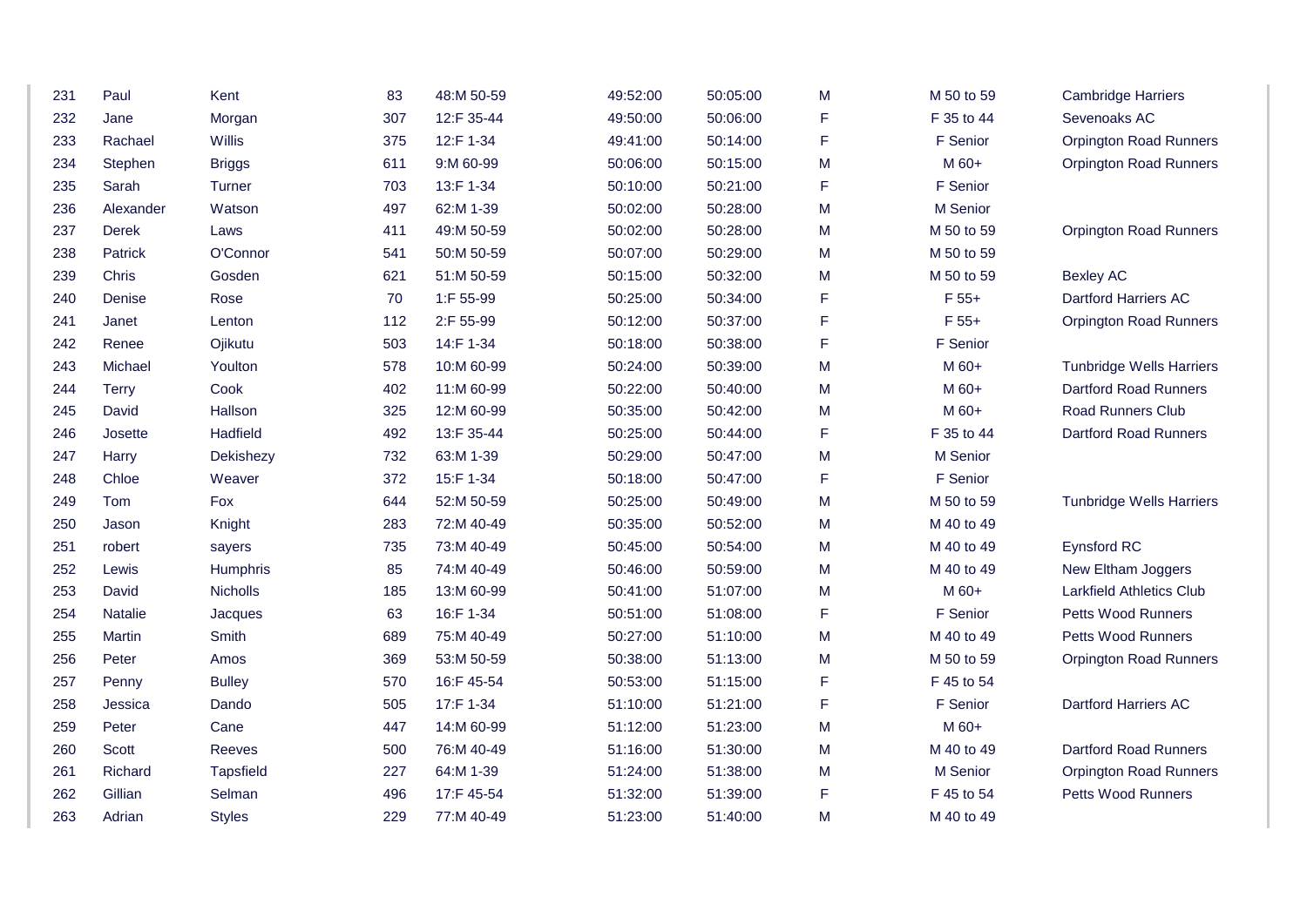| 264 | Deborah        | Patmore         | 415 | 18:F 45-54 | 51:34:00 | 51:46:00 | F | F 45 to 54 |                                 |
|-----|----------------|-----------------|-----|------------|----------|----------|---|------------|---------------------------------|
| 265 | James          | Cooke           | 608 | 65:M 1-39  | 51:26:00 | 51:47:00 | M | M Senior   | <b>Maidstone Harriers</b>       |
| 266 | Jon            | Aitken Dyte     | 332 | 54:M 50-59 | 51:43:00 | 51:52:00 | M | M 50 to 59 | Petts Wood Runners              |
| 267 | Kelly          | Noble           | 598 | 14:F 35-44 | 51:02:00 | 51:55:00 | F | F 35 to 44 | Eynsford RC                     |
| 268 | Jake           | Prime           | 452 | 66:M 1-39  | 51:28:00 | 51:56:00 | M | M Senior   |                                 |
| 269 | Mark           | <b>Browne</b>   | 430 | 55:M 50-59 | 51:39:00 | 51:57:00 | M | M 50 to 59 | <b>SLGR</b>                     |
| 270 | Mark           | <b>Burgess</b>  | 427 | 56:M 50-59 | 51:46:00 | 51:59:00 | M | M 50 to 59 | <b>Petts Wood Runners</b>       |
| 271 | Jonathan       | Algar           | 314 | 78:M 40-49 | 51:49:00 | 52:06:00 | M | M 40 to 49 | <b>SLGR</b>                     |
| 272 | Joseph         | Gillingwater    | 656 | 67:M 1-39  | 51:52:00 | 52:07:00 | M | M Senior   |                                 |
| 273 | Andrew         | <b>Bowes</b>    | 610 | 79:M 40-49 | 51:35:00 | 52:09:00 | M | M 40 to 49 | <b>Orpington Road Runners</b>   |
| 274 | Sarah          | Shewell         | 577 | 3:F 55-99  | 51:59:00 | 52:12:00 | F | $F 55+$    | Sevenoaks AC                    |
| 275 | Spencer        | Hoult           | 559 | 80:M 40-49 | 51:27:00 | 52:13:00 | M | M 40 to 49 | <b>Thanet Roadrunners AC</b>    |
| 276 | Sam            | Dichphat        | 630 | 4:F 55-99  | 51:27:00 | 52:15:00 | F | $F 55+$    | New Eltham Joggers              |
| 277 | Richard        | Dunstan         | 378 | 15:M 60-99 | 52:10:00 | 52:18:00 | M | M 60+      | Petts Wood Runners              |
| 278 | Helen          | Twomey          | 139 | 15:F 35-44 | 51:53:00 | 52:22:00 | F | F 35 to 44 | <b>Orpington Road Runners</b>   |
| 279 | lan            | Smith           | 306 | 16:M 60-99 | 51:51:00 | 52:27:00 | M | M 60+      | <b>Orpington Road Runners</b>   |
| 280 | <b>Matthew</b> | Hooper          | 628 | 68:M 1-39  | 51:39:00 | 52:29:00 | M | M Senior   |                                 |
| 281 | Martin         | <b>Nicholls</b> | 597 | 57:M 50-59 | 51:45:00 | 52:30:00 | M | M 50 to 59 |                                 |
| 282 | James          | Kavat           | 729 | 69:M 1-39  | 52:10:00 | 52:31:00 | M | M Senior   |                                 |
| 283 | Fiona          | Abiola-Musa     | 636 | 19:F 45-54 | 51:50:00 | 52:33:00 | F | F 45 to 54 | <b>Petts Wood Runners</b>       |
| 284 | Karen          | <b>Bullen</b>   | 209 | 16:F 35-44 | 52:10:00 | 52:34:00 | F | F 35 to 44 | Epsom Oddballs RC               |
| 285 | Simon          | Cozens          | 284 | 58:M 50-59 | 52:10:00 | 52:38:00 | M | M 50 to 59 |                                 |
| 286 | <b>Nick</b>    | Pierce          | 576 | 17:M 60-99 | 52:01:00 | 52:39:00 | M | M 60+      | <b>Tunbridge Wells Harriers</b> |
| 287 | Kathryn        | Faulkner        | 267 | 17:F 35-44 | 52:13:00 | 52:40:00 | F | F 35 to 44 |                                 |
| 288 | Leonie         | Parker-hann     | 245 | 20:F 45-54 | 52:09:00 | 52:44:00 | F | F 45 to 54 | <b>Orpington Road Runners</b>   |
| 289 | Emma           | Chapman         | 241 | 21:F 45-54 | 52:06:00 | 52:45:00 | F | F 45 to 54 | <b>Orpington Road Runners</b>   |
| 290 | Savio          | Patricio        | 600 | 81:M 40-49 | 51:48:00 | 52:48:00 | M | M 40 to 49 |                                 |
| 291 | Lindsey        | <b>Sanders</b>  | 97  | 18:F 35-44 | 52:36:00 | 52:48:00 | F | F 35 to 44 | <b>Central Park Athletics</b>   |
| 292 | Ken            | Dyer            | 371 | 18:M 60-99 | 52:23:00 | 52:50:00 | M | M 60+      |                                 |
| 293 | Leo            | Mansell         | 263 | 82:M 40-49 | 52:24:00 | 52:55:00 | М | M 40 to 49 | <b>Bromley Veterans AC</b>      |
| 294 | Aimee          | Moore           | 149 | 18:F 1-34  | 52:23:00 | 52:56:00 | F | F Senior   | <b>Orpington Road Runners</b>   |
| 295 | Patrick        | Austin          | 257 | 59:M 50-59 | 52:20:00 | 52:58:00 | M | M 50 to 59 |                                 |
| 296 | Jonathan       | <b>Bottomer</b> | 318 | 60:M 50-59 | 52:44:00 | 53:01:00 | M | M 50 to 59 | <b>Petts Wood Runners</b>       |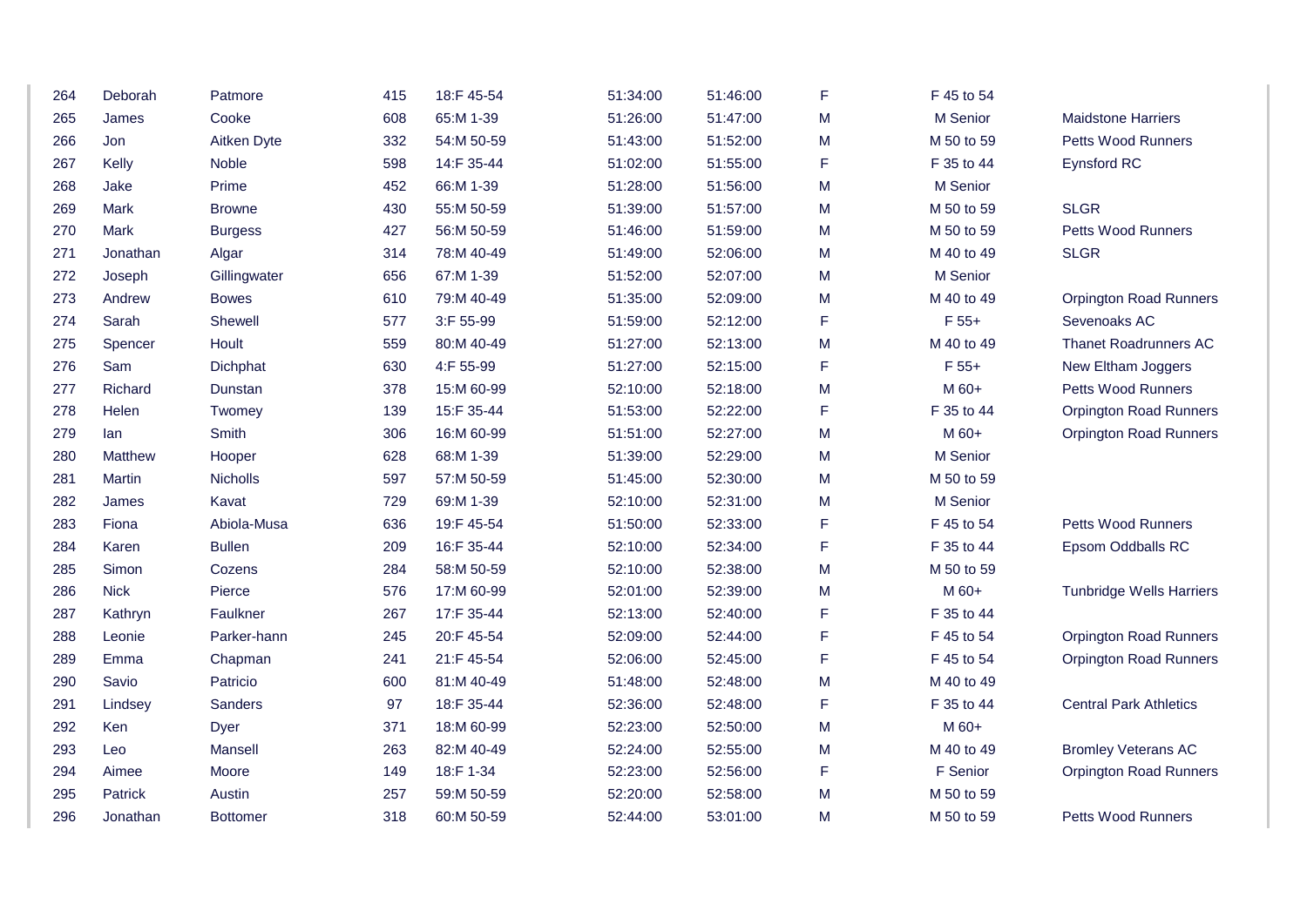| 297 | Derek        | Hopkins            | 317            | 61:M 50-59 | 52:44:00 | 53:01:00 | M           | M 50 to 59 | Petts Wood Runners                  |  |
|-----|--------------|--------------------|----------------|------------|----------|----------|-------------|------------|-------------------------------------|--|
| 298 | Adrian       | <b>Neaves</b>      | 425            | 83:M 40-49 | 52:15:00 | 53:01:00 | M           | M 40 to 49 | <b>Thanet Roadrunners AC</b>        |  |
| 299 | Karen        | Lucking            | $\overline{7}$ | 22:F 45-54 | 52:45:00 | 53:06:00 | F           | F 45 to 54 |                                     |  |
| 300 | Tan          | Truong             | 516            | 84:M 40-49 | 52:51:00 | 53:09:00 | M           | M 40 to 49 | <b>Bexley AC</b>                    |  |
| 301 | Jay          | Walker             | 334            | 70:M 1-39  | 52:49:00 | 53:12:00 | M           | M Senior   |                                     |  |
| 302 | Lee          | Marsh              | 170            | 85:M 40-49 | 52:57:00 | 53:15:00 | M           | M 40 to 49 | <b>Istead &amp; Ifield Harriers</b> |  |
| 303 | Emma         | Crawford           | 513            | 19:F 35-44 | 52:59:00 | 53:18:00 | F           | F 35 to 44 | Petts Wood Runners                  |  |
| 304 | Sarah        | Ratcliffe          | 313            | 23:F 45-54 | 52:28:00 | 53:24:00 | F           | F 45 to 54 | <b>Orpington Road Runners</b>       |  |
| 305 | Nicola       | <b>Boyes</b>       | 579            | 24:F 45-54 | 52:40:00 | 53:25:00 | F           | F 45 to 54 | <b>Thanet Roadrunners AC</b>        |  |
| 306 | Nancy        | Thompson           | 193            | 5:F 55-99  | 53:11:00 | 53:37:00 | F           | $F 55+$    | <b>Orpington Road Runners</b>       |  |
| 307 | Amelia       | <b>Isaacs</b>      | 232            | 19:F 1-34  | 53:01:00 | 53:37:00 | F           | F Senior   | <b>Petts Wood Runners</b>           |  |
| 308 | Lee          | Mitchell           | 420            | 71:M 1-39  | 52:54:00 | 53:38:00 | M           | M Senior   | Petts Wood Runners                  |  |
| 309 | David        | Jenkins            | 20             | 86:M 40-49 | 53:12:00 | 53:41:00 | M           | M 40 to 49 | <b>Orpington Road Runners</b>       |  |
| 310 | Gareth       | Dowling            | 711            | 62:M 50-59 | 53:15:00 | 53:45:00 | M           | M 50 to 59 | <b>Bromley Veterans AC</b>          |  |
| 311 | Paul         | Hooper             | 224            | 19:M 60-99 | 53:26:00 | 53:48:00 | M           | M 60+      | <b>Dartford Road Runners</b>        |  |
| 312 | Elizabeth    | Allen              | 62             | 25:F 45-54 | 53:05:00 | 53:53:00 | F           | F 45 to 54 |                                     |  |
| 313 | Victoria     | <b>Butterworth</b> | 591            | 20:F 1-34  | 53:29:00 | 53:54:00 | F           | F Senior   | <b>Bexley AC</b>                    |  |
| 314 | Kelvin       | Lucking            | 8              | 87:M 40-49 | 53:38:00 | 53:58:00 | M           | M 40 to 49 |                                     |  |
| 315 | <b>Steve</b> | Smith              | 555            | 63:M 50-59 | 53:48:00 | 54:06:00 | M           | M 50 to 59 | <b>SLGR</b>                         |  |
| 316 | Stephanie    | Dann               | 723            | 20:F 35-44 | 53:57:00 | 54:07:00 | $\mathsf F$ | F 35 to 44 |                                     |  |
| 317 | Liz.         | Delamain           | 14             | 26:F 45-54 | 53:52:00 | 54:08:00 | F           | F 45 to 54 | Petts Wood Runners                  |  |
| 318 | Giovanelli   | Katreena           | 726            | 21:F 1-34  | 53:47:00 | 54:13:00 | F           | F Senior   |                                     |  |
| 319 | James        | Hale               | 603            | 72:M 1-39  | 53:15:00 | 54:19:00 | M           | M Senior   |                                     |  |
| 320 | Megan        | Davis              | 278            | 22:F 1-34  | 54:05:00 | 54:24:00 | F           | F Senior   | Dartford Road Runners               |  |
| 321 | Anne         | <b>Dellow</b>      | 256            | 6:F 55-99  | 54:02:00 | 54:26:00 | F           | $F 55+$    | <b>Dartford Road Runners</b>        |  |
| 322 | Mark         | Jenkinson          | 396            | 88:M 40-49 | 54:09:00 | 54:29:00 | M           | M 40 to 49 | New Eltham Joggers                  |  |
| 323 | Emily        | Hudson             | 660            | 23:F 1-34  | 54:04:00 | 54:36:00 | F           | F Senior   | <b>Orpington Road Runners</b>       |  |
| 324 | Laura        | Finch              | 672            | 21:F 35-44 | 53:57:00 | 54:37:00 | F           | F 35 to 44 | Petts Wood Runners                  |  |
| 325 | Andrew       | Cornford           | 441            | 64:M 50-59 | 54:15:00 | 54:39:00 | M           | M 50 to 59 | <b>SLGR</b>                         |  |
| 326 | Mark         | Mcmillan           | 107            | 89:M 40-49 | 54:06:00 | 54:40:00 | M           | M 40 to 49 | <b>Central Park Athletics</b>       |  |
| 327 | Fred         | Streatfield        | 481            | 20:M 60-99 | 54:14:00 | 54:42:00 | M           | M 60+      | <b>Larkfield Athletics Club</b>     |  |
| 328 | Kevin        | <b>Burness</b>     | 655            | 65:M 50-59 | 54:06:00 | 54:44:00 | M           | M 50 to 59 |                                     |  |
| 329 | Liam         | Haines             | 698            | 73:M 1-39  | 54:23:00 | 54:44:00 | M           | M Senior   |                                     |  |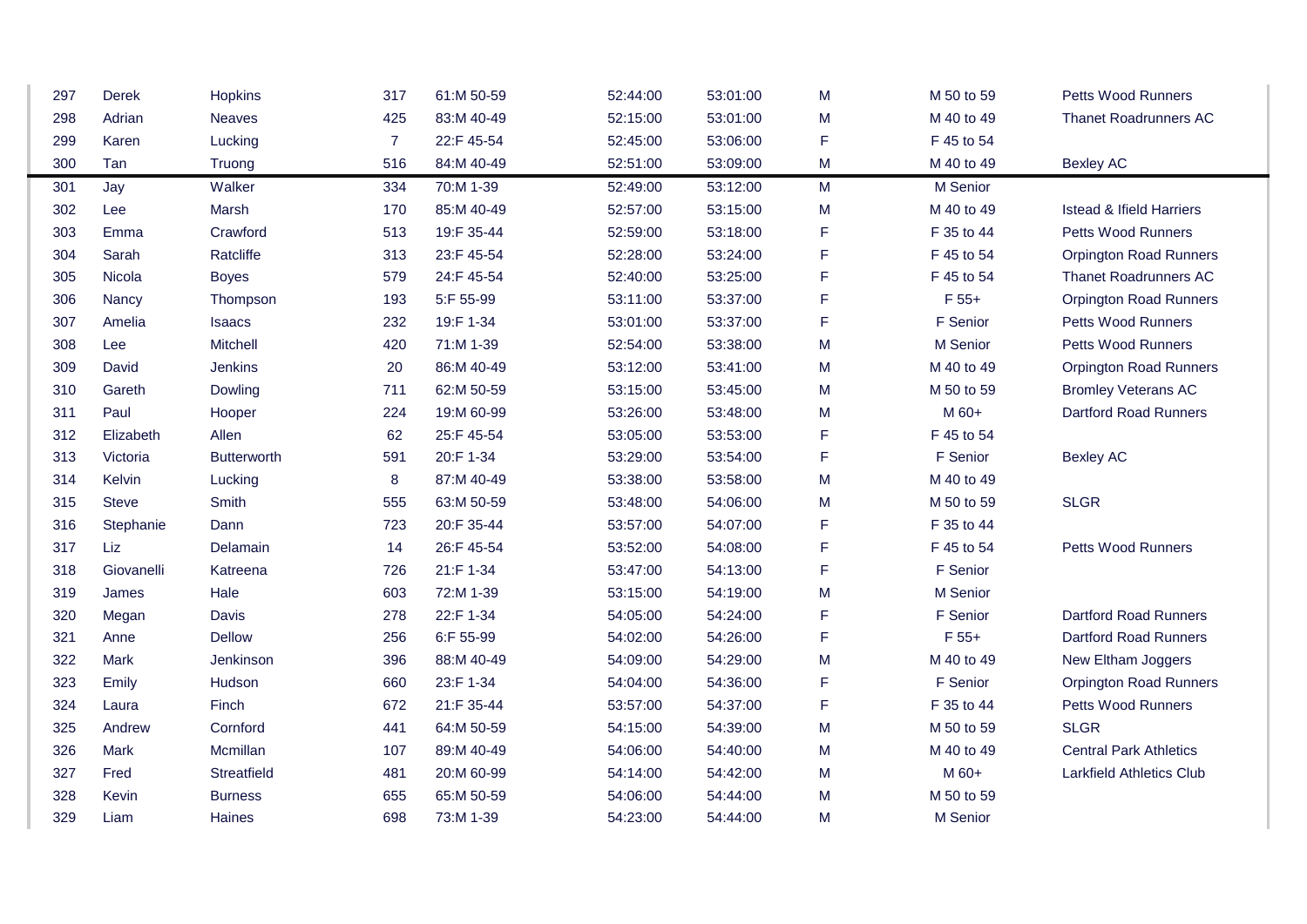| 330 | Katy           | Munt               | 92  | 22:F 35-44 | 54:33:00 | 54:45:00 | F | F 35 to 44 | <b>Central Park Athletics</b>       |
|-----|----------------|--------------------|-----|------------|----------|----------|---|------------|-------------------------------------|
| 331 | Nicola         | Underdown          | 61  | 27:F 45-54 | 54:03:00 | 54:51:00 | F | F 45 to 54 |                                     |
| 332 | James          | Cannon             | 276 | 74:M 1-39  | 53:58:00 | 54:52:00 | M | M Senior   |                                     |
| 333 | Carrie         | Hitchman           | 442 | 23:F 35-44 | 54:28:00 | 54:55:00 | F | F 35 to 44 | <b>Larkfield Athletics Club</b>     |
| 334 | Jonathan       | <b>Tate</b>        | 315 | 66:M 50-59 | 54:10:00 | 54:55:00 | M | M 50 to 59 |                                     |
| 335 | Timothy        | Greenaway          | 412 | 75:M 1-39  | 54:09:00 | 54:56:00 | M | M Senior   |                                     |
| 336 | Paul           | Hefford            | 238 | 67:M 50-59 | 54:31:00 | 55:02:00 | M | M 50 to 59 | <b>Bromley Veterans AC</b>          |
| 337 | Mark           | Darby              | 244 | 68:M 50-59 | 54:40:00 | 55:08:00 | M | M 50 to 59 |                                     |
| 338 | Barbara        | Ockendon           | 489 | 7:F 55-99  | 54:53:00 | 55:16:00 | F | $F 55+$    | <b>Istead &amp; Ifield Harriers</b> |
| 339 | Soheel         | Bhandari           | 667 | 21:M 60-99 | 54:57:00 | 55:17:00 | M | M 60+      | <b>Bromley Veterans AC</b>          |
| 340 | Elizabeth      | Carr               | 457 | 8:F 55-99  | 54:33:00 | 55:19:00 | F | $F 55+$    | <b>Thanet Roadrunners AC</b>        |
| 341 | Henry          | Thompson           | 581 | 76:M 1-39  | 54:31:00 | 55:23:00 | M | M Senior   |                                     |
| 342 | Phil           | Howarth            | 531 | 77:M 1-39  | 54:40:00 | 55:25:00 | M | M Senior   |                                     |
| 343 | Rebecca        | Georgiadis         | 137 | 24:F 1-34  | 54:54:00 | 55:26:00 | F | F Senior   | <b>Orpington Road Runners</b>       |
| 344 | Darren         | <b>Moss</b>        | 359 | 90:M 40-49 | 55:06:00 | 55:30:00 | M | M 40 to 49 | <b>Dartford Road Runners</b>        |
| 345 | Jon            | Tuerena            | 215 | 91:M 40-49 | 55:18:00 | 55:30:00 | M | M 40 to 49 |                                     |
| 346 | Sue            | Curran             | 176 | 28:F 45-54 | 55:12:00 | 55:34:00 | F | F 45 to 54 | <b>SLGR</b>                         |
| 347 | Jon            | Langford           | 41  | 92:M 40-49 | 55:14:00 | 55:37:00 | M | M 40 to 49 | <b>Dartford Road Runners</b>        |
| 348 | Thea           | Franklin           | 673 | 25:F 1-34  | 55:11:00 | 55:40:00 | F | F Senior   | JP Morgan RC                        |
| 349 | Peter          | Rodgers            | 326 | 78:M 1-39  | 55:12:00 | 55:43:00 | M | M Senior   | <b>Larkfield Athletics Club</b>     |
| 350 | Lionel         | <b>Stielow</b>     | 323 | 22:M 60-99 | 55:29:00 | 55:45:00 | M | M 60+      | Sevenoaks AC                        |
| 351 | <b>Nick</b>    | <b>Butterworth</b> | 526 | 69:M 50-59 | 55:00:00 | 55:45:00 | M | M 50 to 59 |                                     |
| 352 | Gary           | Donovan            | 736 | 70:M 50-59 | 55:30:00 | 55:46:00 | M | M 50 to 59 |                                     |
| 353 | Megan          | Fletcher           | 710 | 26:F 1-34  | 55:23:00 | 55:50:00 | F | F Senior   | <b>Central Park Athletics</b>       |
| 354 | Frank          | Lopez              | 685 | 79:M 1-39  | 54:58:00 | 55:52:00 | M | M Senior   |                                     |
| 355 | Gill           | Lawrence           | 127 | 9:F 55-99  | 55:20:00 | 55:53:00 | F | $F 55+$    | <b>Orpington Road Runners</b>       |
| 356 | lan            | Marshall           | 187 | 23:M 60-99 | 55:25:00 | 55:56:00 | M | M 60+      | <b>Cambridge Harriers</b>           |
| 357 | James          | Hamshare           | 11  | 93:M 40-49 | 55:33:00 | 55:57:00 | M | M 40 to 49 |                                     |
| 358 | Jerry          | Ash                | 404 | 71:M 50-59 | 55:24:00 | 55:57:00 | M | M 50 to 59 |                                     |
| 359 | Simon          | Hobson             | 368 | 94:M 40-49 | 55:26:00 | 56:00:00 | M | M 40 to 49 | <b>Orpington Road Runners</b>       |
| 360 | Martin         | Flannery           | 88  | 72:M 50-59 | 55:24:00 | 56:04:00 | M | M 50 to 59 | New Eltham Joggers                  |
| 361 | <b>Natalie</b> | Adams              | 592 | 27:F 1-34  | 55:20:00 | 56:04:00 | F | F Senior   |                                     |
| 362 | Caroline       | Judge              | 140 | 29:F 45-54 | 55:46:00 | 56:06:00 | F | F 45 to 54 | <b>Dartford Road Runners</b>        |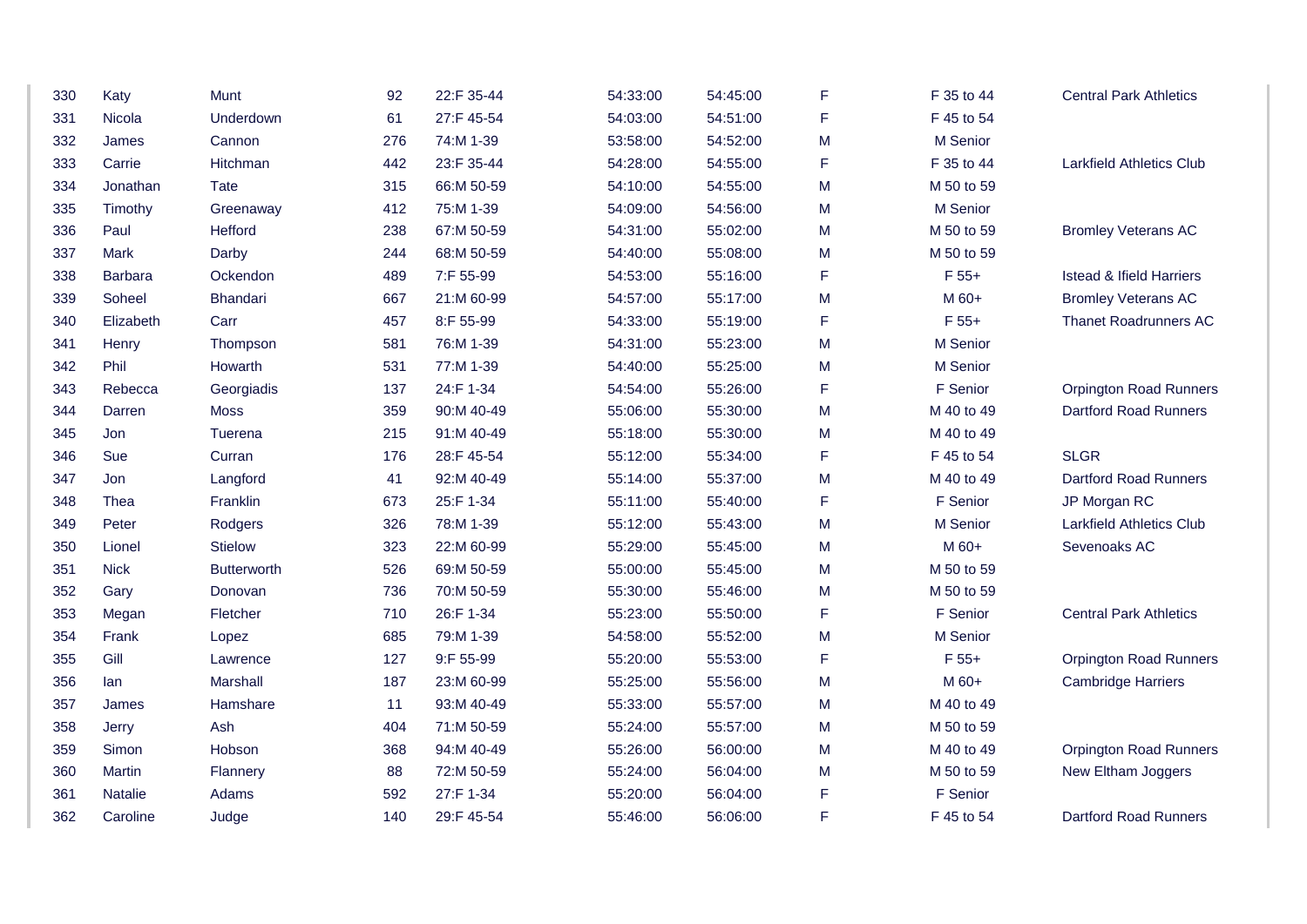| 363 | Martin          | Flynn          | 261 | 80:M 1-39  | 55:48:00 | 56:10:00 | M | M Senior   | <b>Gravesend Road Runners</b>   |
|-----|-----------------|----------------|-----|------------|----------|----------|---|------------|---------------------------------|
| 364 | Aga             | Kulakowska     | 162 | 24:F 35-44 | 55:21:00 | 56:14:00 | F | F 35 to 44 |                                 |
| 365 | Olivia          | Senbanjo       | 448 | 25:F 35-44 | 55:31:00 | 56:14:00 | F | F 35 to 44 | <b>Petts Wood Runners</b>       |
| 366 | Matthew         | Cook           | 163 | 81:M 1-39  | 55:21:00 | 56:14:00 | M | M Senior   |                                 |
| 367 | Francis         | Cawley         | 483 | 82:M 1-39  | 56:13:00 | 56:18:00 | M | M Senior   |                                 |
| 368 | Clair           | May            | 166 | 30:F 45-54 | 55:56:00 | 56:21:00 | F | F 45 to 54 | <b>Dartford Road Runners</b>    |
| 369 | Roger           | Harris         | 512 | 24:M 60-99 | 55:55:00 | 56:28:00 | M | M 60+      | <b>Bromley Veterans AC</b>      |
| 370 | Louise          | Cox            | 612 | 26:F 35-44 | 56:02:00 | 56:36:00 | F | F 35 to 44 |                                 |
| 371 | Meera           | Lawrence       | 678 | 27:F 35-44 | 55:54:00 | 56:37:00 | F | F 35 to 44 | <b>Petts Wood Runners</b>       |
| 372 | Heidi           | Woollard       | 64  | 28:F 35-44 | 56:07:00 | 56:38:00 | F | F 35 to 44 |                                 |
| 373 | lan             | Chapman        | 385 | 73:M 50-59 | 56:14:00 | 56:39:00 | M | M 50 to 59 | <b>SLGR</b>                     |
| 374 | Chris           | Thompson       | 194 | 25:M 60-99 | 56:20:00 | 56:40:00 | M | M 60+      | <b>Orpington Road Runners</b>   |
| 375 | Sheila          | Sherman        | 25  | 10:F 55-99 | 56:05:00 | 56:41:00 | F | F 55+      | <b>Orpington Road Runners</b>   |
| 376 | <b>Jennifer</b> | Coles          | 487 | 28:F 1-34  | 56:04:00 | 56:42:00 | F | F Senior   |                                 |
| 377 | Robert          | <b>Boston</b>  | 476 | 95:M 40-49 | 56:22:00 | 56:43:00 | M | M 40 to 49 | New Eltham Joggers              |
| 378 | David           | Smith          | 5   | 74:M 50-59 | 56:07:00 | 56:47:00 | M | M 50 to 59 |                                 |
| 379 | Sarah           | Smith          | 329 | 29:F 35-44 | 56:21:00 | 56:48:00 | F | F 35 to 44 | <b>Larkfield Athletics Club</b> |
| 380 | Angela          | Ford           | 625 | 31:F 45-54 | 56:20:00 | 56:49:00 | F | F 45 to 54 | <b>Cambridge Harriers</b>       |
| 381 | <b>Myles</b>    | <b>Skinner</b> | 552 | 83:M 1-39  | 56:26:00 | 56:59:00 | M | M Senior   |                                 |
| 382 | Colin           | Honour         | 463 | 26:M 60-99 | 56:41:00 | 57:05:00 | M | M 60+      | <b>SLGR</b>                     |
| 383 | Anyta           | <b>Duffin</b>  | 407 | 32:F 45-54 | 56:17:00 | 57:06:00 | F | F 45 to 54 |                                 |
| 384 | Andy            | Whitnell       | 418 | 75:M 50-59 | 56:32:00 | 57:09:00 | M | M 50 to 59 | <b>Bexley AC</b>                |
| 385 | Kerry           | Storey         | 216 | 30:F 35-44 | 56:45:00 | 57:10:00 | F | F 35 to 44 |                                 |
| 386 | Gayle           | Jenkins        | 282 | 31:F 35-44 | 56:50:00 | 57:17:00 | F | F 35 to 44 |                                 |
| 387 | Fleur           | Halsey         | 223 | 29:F 1-34  | 57:01:00 | 57:19:00 | F | F Senior   | <b>SLGR</b>                     |
| 388 | Lucille         | Joannes        | 400 | 11:F 55-99 | 56:51:00 | 57:22:00 | F | $F 55+$    | <b>Tunbridge Wells Harriers</b> |
| 389 | Andy            | Harmer         | 684 | 76:M 50-59 | 56:29:00 | 57:24:00 | M | M 50 to 59 |                                 |
| 390 | Nicholas        | <b>Brick</b>   | 286 | 27:M 60-99 | 56:53:00 | 57:26:00 | M | M 60+      | <b>Orpington Road Runners</b>   |
| 391 | Janet           | Cooper         | 202 | 12:F 55-99 | 57:09:00 | 57:27:00 | F | $F 55+$    | <b>SLGR</b>                     |
| 392 | Neil            | Sutton         | 75  | 96:M 40-49 | 56:57:00 | 57:28:00 | M | M 40 to 49 | <b>Petts Wood Runners</b>       |
| 393 | Adam            | Westbrooke     | 490 | 97:M 40-49 | 56:55:00 | 57:28:00 | м | M 40 to 49 | Sevenoaks AC                    |
| 394 | Natasha         | Fox            | 355 | 30:F 1-34  | 57:09:00 | 57:30:00 | F | F Senior   |                                 |
| 395 | Carole          | Fisher         | 474 | 33:F 45-54 | 57:04:00 | 57:30:00 | F | F 45 to 54 | <b>Larkfield Athletics Club</b> |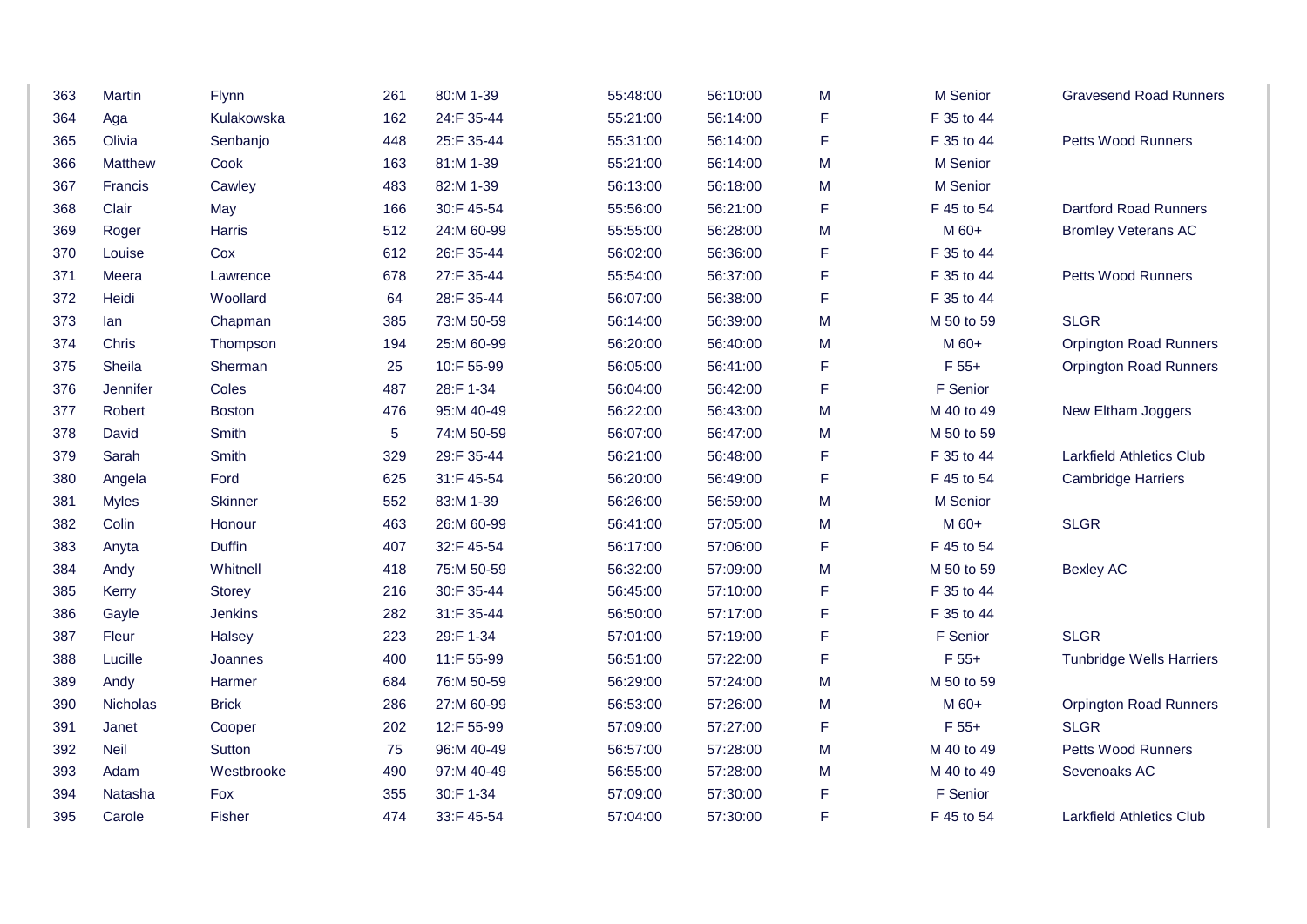| 396 | PJ              | <b>Bowyer Jones</b> | 110 | 13:F 55-99  | 57:04:00 | 57:31:00 | F | $F 55+$    |                                     |
|-----|-----------------|---------------------|-----|-------------|----------|----------|---|------------|-------------------------------------|
| 397 | Colin           | Blackman            | 374 | 28:M 60-99  | 56:56:00 | 57:31:00 | M | M 60+      | <b>Istead &amp; Ifield Harriers</b> |
| 398 | Simon           | Lambeth             | 605 | 98:M 40-49  | 56:46:00 | 57:34:00 | M | M 40 to 49 |                                     |
| 399 | Jessica         | Phillips            | 33  | 31:F 1-34   | 57:15:00 | 57:36:00 | F | F Senior   | New Eltham Joggers                  |
| 400 | Andrew          | Deer                | 155 | 77:M 50-59  | 57:22:00 | 57:36:00 | M | M 50 to 59 | Petts Wood Runners                  |
| 401 | <b>Belinda</b>  | Duncan              | 561 | 34:F 45-54  | 57:14:00 | 57:37:00 | F | F 45 to 54 |                                     |
| 402 | Nello           | Lorenzotti          | 677 | 29:M 60-99  | 57:25:00 | 57:39:00 | M | M 60+      | New Eltham Joggers                  |
| 403 | Donna           | Hamshare            | 10  | 84:M 1-39   | 57:16:00 | 57:40:00 | M | M Senior   |                                     |
| 404 | Natasha         | Godfrey             | 424 | 32:F 35-44  | 57:17:00 | 57:41:00 | F | F 35 to 44 | <b>SLGR</b>                         |
| 405 | Will            | Woodrow             | 337 | 85:M 1-39   | 57:24:00 | 57:46:00 | M | M Senior   |                                     |
| 406 | David           | Whiting             | 309 | 78:M 50-59  | 56:57:00 | 57:51:00 | M | M 50 to 59 | <b>Orpington Road Runners</b>       |
| 407 | Lauren          | Wellbeloved         | 522 | 32:F 1-34   | 57:34:00 | 57:54:00 | F | F Senior   | <b>SLGR</b>                         |
| 408 | Helen           | Fooks               | 298 | 35:F 45-54  | 57:21:00 | 58:01:00 | F | F 45 to 54 | <b>Istead &amp; Ifield Harriers</b> |
| 409 | Jon             | Hughes              | 509 | 99:M 40-49  | 57:25:00 | 58:04:00 | M | M 40 to 49 |                                     |
| 410 | <b>Mathew</b>   | Woolston            | 304 | 100:M 40-49 | 57:16:00 | 58:07:00 | M | M 40 to 49 | <b>SLGR</b>                         |
| 411 | Mark            | <b>Bigg</b>         | 607 | 101:M 40-49 | 57:19:00 | 58:07:00 | M | M 40 to 49 |                                     |
| 412 | Rebecca         | Tormey              | 236 | 36:F 45-54  | 57:28:00 | 58:08:00 | F | F 45 to 54 | <b>Istead &amp; Ifield Harriers</b> |
| 413 | Fernanda        | <b>Bland</b>        | 596 | 37:F 45-54  | 57:36:00 | 58:09:00 | F | F 45 to 54 |                                     |
| 414 | Elizabeth       | Romano              | 479 | 33:F 35-44  | 57:28:00 | 58:10:00 | F | F 35 to 44 | Petts Wood Runners                  |
| 415 | Jaqueline       | <b>Skinner</b>      | 715 | 38:F 45-54  | 57:37:00 | 58:11:00 | F | F 45 to 54 |                                     |
| 416 | Anita           | <b>Dubery</b>       | 168 | 39:F 45-54  | 57:17:00 | 58:11:00 | F | F 45 to 54 | <b>Orpington Road Runners</b>       |
| 417 | Janet           | Edmonds-Walker      | 699 | 14:F 55-99  | 57:31:00 | 58:11:00 | F | $F 55+$    | <b>Orpington Road Runners</b>       |
| 418 | Andrew          | Corstorphine        | 357 | 86:M 1-39   | 57:27:00 | 58:20:00 | M | M Senior   | <b>Orpington Road Runners</b>       |
| 419 | Rebecca         | Finch               | 465 | 34:F 35-44  | 58:01:00 | 58:26:00 | F | F 35 to 44 | <b>Dartford Road Runners</b>        |
| 420 | <b>Steve</b>    | Hammond             | 433 | 102:M 40-49 | 58:02:00 | 58:31:00 | M | M 40 to 49 | <b>Larkfield Athletics Club</b>     |
| 421 | Rachel          | Tann                | 619 | 40:F 45-54  | 57:41:00 | 58:40:00 | F | F 45 to 54 |                                     |
| 422 | Rachel          | <b>Bignell</b>      | 198 | 41:F 45-54  | 58:23:00 | 58:47:00 | F | F 45 to 54 | <b>Dartford Road Runners</b>        |
| 423 | <b>Bailie</b>   | Marsh               | 485 | 87:M 1-39   | 58:26:00 | 58:49:00 | M | M Senior   | <b>Istead &amp; Ifield Harriers</b> |
| 424 | <b>Nicholas</b> | Lea                 | 620 | 103:M 40-49 | 57:50:00 | 58:50:00 | M | M 40 to 49 |                                     |
| 425 | Olivia          | <b>Fuller</b>       | 125 | 33:F 1-34   | 58:27:00 | 58:52:00 | F | F Senior   | <b>Dartford Road Runners</b>        |
| 426 | Jason           | <b>Beaney</b>       | 299 | 79:M 50-59  | 58:13:00 | 58:53:00 | M | M 50 to 59 | <b>Istead &amp; Ifield Harriers</b> |
| 427 | Sonia           | Hanna               | 706 | 35:F 35-44  | 58:29:00 | 58:57:00 | F | F 35 to 44 | <b>Central Park Athletics</b>       |
| 428 | Janette         | Burnard             | 294 | 15:F 55-99  | 58:26:00 | 59:02:00 | F | $F 55+$    | <b>Larkfield Athletics Club</b>     |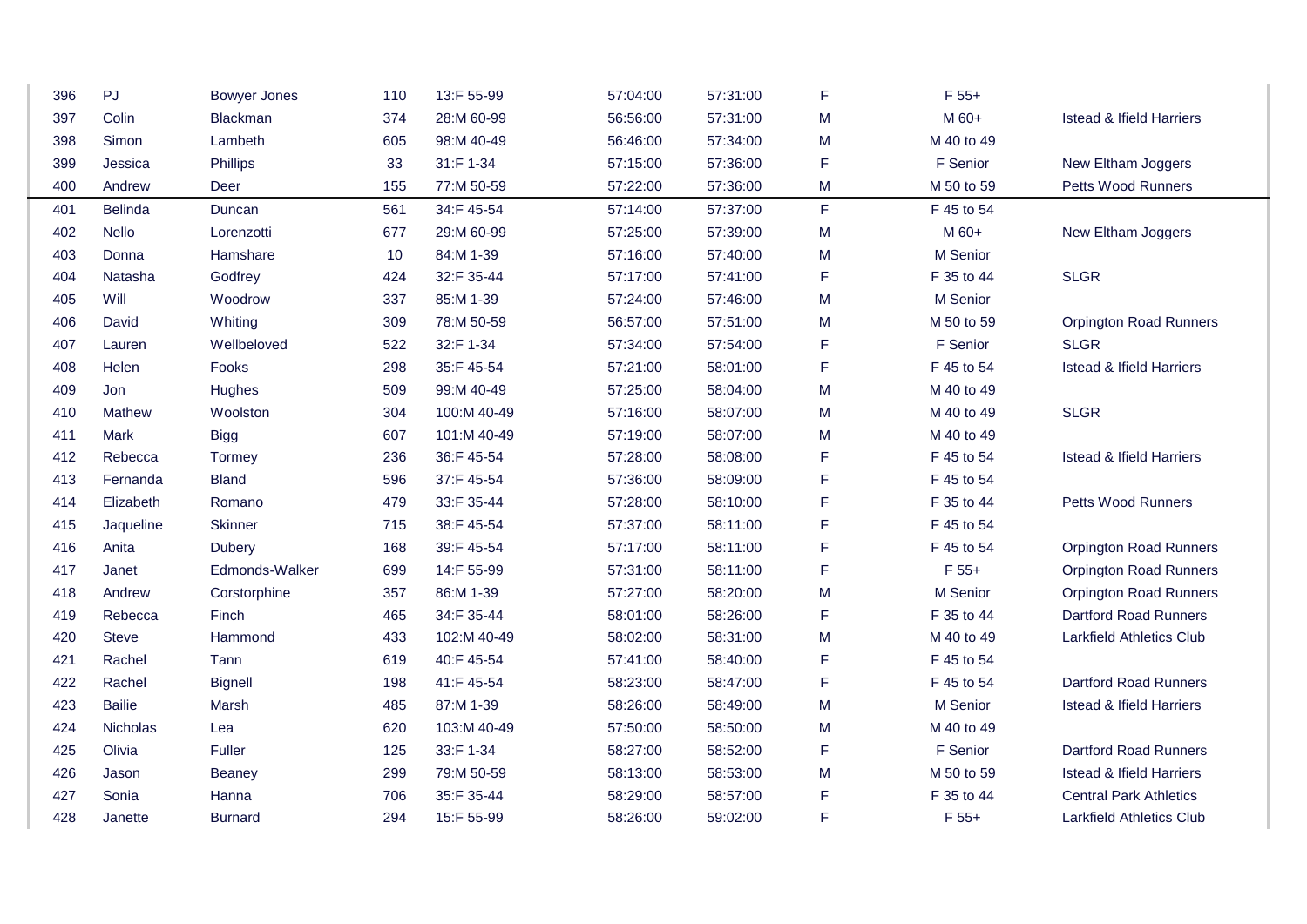| 429 | Sarah          | Hunt                  | 151 | 36:F 35-44  | 58:20:00 | 59:04:00 | F | F 35 to 44 | <b>Petts Wood Runners</b>             |
|-----|----------------|-----------------------|-----|-------------|----------|----------|---|------------|---------------------------------------|
| 430 | Vicki          | Denny                 | 567 | 42:F 45-54  | 58:30:00 | 59:10:00 | F | F 45 to 54 | <b>Istead &amp; Ifield Harriers</b>   |
| 431 | Fiona          | <b>Burness</b>        | 654 | 43:F 45-54  | 58:32:00 | 59:11:00 | F | F 45 to 54 |                                       |
| 432 | Jason          | Down                  | 542 | 104:M 40-49 | 58:40:00 | 59:12:00 | M | M 40 to 49 | Eynsford RC                           |
| 433 | Claire         | <b>Watts Williams</b> | 189 | 16:F 55-99  | 58:12:00 | 59:14:00 | F | $F 55+$    | Eynsford RC                           |
| 434 | Alex           | Mcmeckan              | 613 | 88:M 1-39   | 58:48:00 | 59:15:00 | M | M Senior   |                                       |
| 435 | Jonathan       | Rickards              | 697 | 30:M 60-99  | 58:45:00 | 59:19:00 | M | M 60+      | <b>Tunbridge Wells Harriers</b>       |
| 436 | <b>Bryan</b>   | Cannon                | 275 | 31:M 60-99  | 58:28:00 | 59:23:00 | M | M 60+      |                                       |
| 437 | james          | Horobin               | 76  | 89:M 1-39   | 58:59:00 | 59:29:00 | M | M Senior   |                                       |
| 438 | Amanda         | Stephens              | 599 | 44:F 45-54  | 58:47:00 | 59:30:00 | F | F 45 to 54 | <b>Maidstone Harriers</b>             |
| 439 | Fiona          | Sutherland            | 44  | 17:F 55-99  | 59:05:00 | 59:33:00 | F | $F 55+$    | <b>Bishops Stortford Running Club</b> |
| 440 | Katrin         | Calderon              | 536 | 45:F 45-54  | 58:54:00 | 59:33:00 | F | F 45 to 54 |                                       |
| 441 | Greg           | Edwards               | 271 | 105:M 40-49 | 58:32:00 | 59:34:00 | M | M 40 to 49 |                                       |
| 442 | Ros            | Turgut                | 71  | 46:F 45-54  | 59:11:00 | 59:36:00 | F | F 45 to 54 | <b>Orpington Road Runners</b>         |
| 443 | <b>Bola</b>    | Osibodu               | 551 | 47:F 45-54  | 58:55:00 | 59:37:00 | F | F 45 to 54 |                                       |
| 444 | Pauline        | Petitt                | 473 | 18:F 55-99  | 59:01:00 | 59:48:00 | F | $F 55+$    | <b>Thanet Roadrunners AC</b>          |
| 445 | Lisa           | <b>Bissett</b>        | 547 | 48:F 45-54  | 59:26:00 | 59:49:00 | F | F 45 to 54 | <b>SLGR</b>                           |
| 446 | Amanda         | Callow                | 59  | 49:F 45-54  | 59:37:00 | 59:51:00 | F | F 45 to 54 | New Eltham Joggers                    |
| 447 | Robert         | Lillywhite            | 495 | 32:M 60-99  | 59:12:00 | 59:51:00 | M | M 60+      | <b>Petts Wood Runners</b>             |
| 448 | James          | Farthing              | 646 | 90:M 1-39   | 58:54:00 | 59:53:00 | M | M Senior   |                                       |
| 449 | Rob            | <b>Tyler</b>          | 586 | 91:M 1-39   | 59:06:00 | 59:55:00 | M | M Senior   | <b>Orpington Road Runners</b>         |
| 450 | <b>Natalie</b> | Hannabuss             | 550 | 37:F 35-44  | 59:23:00 | 59:58:00 | F | F 35 to 44 | <b>SLGR</b>                           |
| 451 | <b>Stuart</b>  | Nicholls              | 338 | 106:M 40-49 | 59:07:00 | 59:59:00 | M | M 40 to 49 |                                       |
| 452 | Liz            | Elms                  | 583 | 50:F 45-54  | 59:14:00 | 01:00:00 | F | F 45 to 54 |                                       |
| 453 | Deborah        | Foy                   | 42  | 51:F 45-54  | 59:31:00 | 01:00:00 | F | F 45 to 54 |                                       |
| 454 | Elizabeth      | Holmes                | 58  | 52:F 45-54  | 59:30:00 | 01:00:01 | F | F 45 to 54 |                                       |
| 455 | Nathalie       | Mitchell              | 421 | 38:F 35-44  | 59:20:00 | 01:00:04 | F | F 35 to 44 |                                       |
| 456 | Sandra         | <b>Barbuti</b>        | 482 | 53:F 45-54  | 59:32:00 | 01:00:06 | F | F 45 to 54 | <b>Istead &amp; Ifield Harriers</b>   |
| 457 | Martin         | Dixon                 | 494 | 80:M 50-59  | 59:20:00 | 01:00:07 | M | M 50 to 59 | Sevenoaks AC                          |
| 458 | <b>Barbara</b> | <b>Baker</b>          | 99  | 19:F 55-99  | 59:36:00 | 01:00:09 | F | $F 55+$    | <b>Bromley Veterans AC</b>            |
| 459 | <b>Tracy</b>   | Daniels               | 48  | 54:F 45-54  | 59:33:00 | 01:00:12 | F | F 45 to 54 | <b>Dartford Road Runners</b>          |
| 460 | Malcolm        | Offord                | 650 | 33:M 60-99  | 59:38:00 | 01:00:22 | M | M 60+      |                                       |
| 461 | David          | Cooper                | 203 | 34:M 60-99  | 01:00:02 | 01:00:22 | M | M 60+      | <b>SLGR</b>                           |
|     |                |                       |     |             |          |          |   |            |                                       |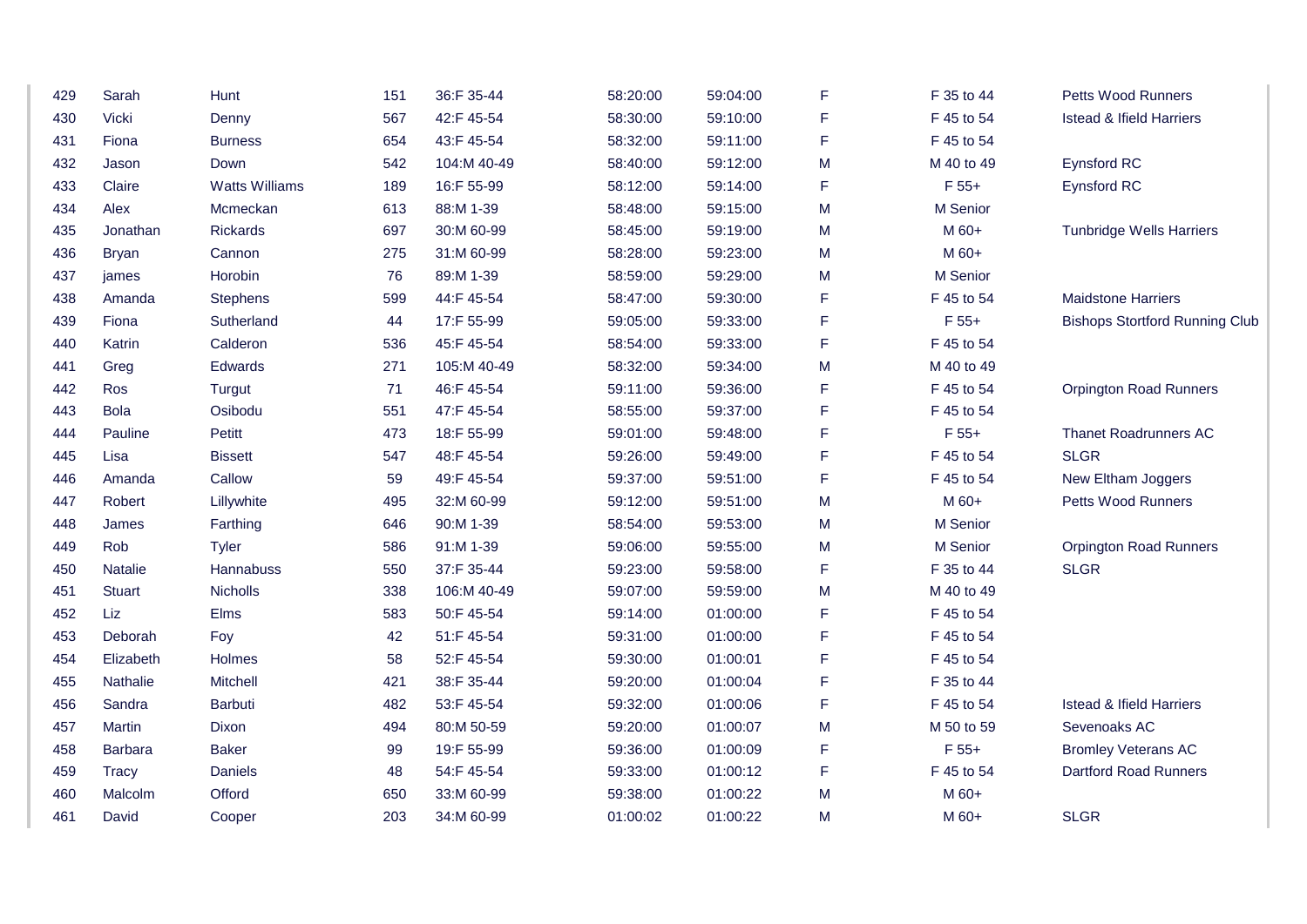| 462 | Keith          | Harvey        | 161 | 81:M 50-59  | 01:00:06 | 01:00:29 | M | M 50 to 59 | <b>Dartford Road Runners</b>    |
|-----|----------------|---------------|-----|-------------|----------|----------|---|------------|---------------------------------|
| 463 | David          | Allison       | 15  | 82:M 50-59  | 59:20:00 | 01:00:31 | M | M 50 to 59 | <b>Petts Wood Runners</b>       |
| 464 | Katie          | Day           | 665 | 39:F 35-44  | 01:00:29 | 01:00:33 | F | F 35 to 44 |                                 |
| 465 | <b>Tracey</b>  | Simmons       | 449 | 40:F 35-44  | 01:00:01 | 01:00:33 | F | F 35 to 44 | <b>Bromley Veterans AC</b>      |
| 466 | Jenny          | Austin        | 239 | 41:F 35-44  | 01:00:09 | 01:00:35 | F | F 35 to 44 | Sevenoaks AC                    |
| 467 | Xuan           | Pang          | 144 | 55:F 45-54  | 59:39:00 | 01:00:37 | F | F 45 to 54 | <b>Dartford Road Runners</b>    |
| 468 | Louise         | Hammond       | 432 | 56:F 45-54  | 01:00:11 | 01:00:38 | F | F 45 to 54 | <b>Larkfield Athletics Club</b> |
| 469 | Liz            | Hamer         | 12  | 42:F 35-44  | 01:00:13 | 01:00:39 | F | F 35 to 44 |                                 |
| 470 | Kerry          | Hayward       | 617 | 43:F 35-44  | 01:00:14 | 01:00:41 | F | F 35 to 44 |                                 |
| 471 | Lynn           | <b>Barker</b> | 260 | 20:F 55-99  | 01:00:14 | 01:00:41 | F | F 55+      | Meopham and Malling Ladies      |
| 472 | Joanne         | Harding       | 251 | 21:F 55-99  | 01:00:14 | 01:00:42 | F | $F 55+$    |                                 |
| 473 | Larissa        | O'Halloran    | 96  | 57:F 45-54  | 01:00:05 | 01:00:43 | F | F 45 to 54 | <b>Central Park Athletics</b>   |
| 474 | Rob            | O'Halloran    | 95  | 107:M 40-49 | 01:00:05 | 01:00:43 | M | M 40 to 49 | <b>Central Park Athletics</b>   |
| 475 | Emma           | Jones         | 302 | 58:F 45-54  | 01:00:19 | 01:00:44 | F | F 45 to 54 | <b>Orpington Road Runners</b>   |
| 476 | Rob            | Lawrence      | 126 | 83:M 50-59  | 01:00:11 | 01:00:44 | M | M 50 to 59 | <b>Orpington Road Runners</b>   |
| 477 | jane           | hughes        | 367 | 22:F 55-99  | 01:00:01 | 01:00:46 | F | $F 55+$    |                                 |
| 478 | Antony         | Jeffery       | 35  | 84:M 50-59  | 01:00:22 | 01:00:49 | M | M 50 to 59 |                                 |
| 479 | Sarah          | Cooper        | 444 | 34:F 1-34   | 01:00:13 | 01:00:51 | F | F Senior   | <b>SLGR</b>                     |
| 480 | Emma           | Daldorph      | 292 | 44:F 35-44  | 01:00:22 | 01:00:55 | F | F 35 to 44 | <b>Orpington Road Runners</b>   |
| 481 | Dean           | Chapman       | 240 | 35:M 60-99  | 01:00:19 | 01:00:57 | M | M 60+      |                                 |
| 482 | Craig          | Forsyth       | 686 | 85:M 50-59  | 01:00:11 | 01:01:07 | M | M 50 to 59 |                                 |
| 483 | Peter          | <b>Taylor</b> | 589 | 86:M 50-59  | 01:00:21 | 01:01:19 | M | M 50 to 59 |                                 |
| 484 | Kimi           | Turna         | 725 | 35:F 1-34   | 01:00:35 | 01:01:21 | F | F Senior   |                                 |
| 485 | Chris          | Jenson        | 115 | 108:M 40-49 | 01:00:36 | 01:01:22 | M | M 40 to 49 |                                 |
| 486 | Julie          | Hibbard       | 55  | 23:F 55-99  | 01:00:41 | 01:01:25 | F | $F 55+$    |                                 |
| 487 | Samantha       | Darby         | 243 | 59:F 45-54  | 01:00:41 | 01:01:27 | F | F 45 to 54 |                                 |
| 488 | Janine         | <b>Terry</b>  | 319 | 60:F 45-54  | 01:01:17 | 01:01:37 | F | F 45 to 54 | <b>Orpington Road Runners</b>   |
| 489 | Dawn           | Gibbons       | 69  | 61:F 45-54  | 01:00:51 | 01:01:39 | F | F 45 to 54 | <b>Larkfield Athletics Club</b> |
| 490 | tracy          | smith         | 733 | 62:F 45-54  | 01:01:09 | 01:01:44 | F | F 45 to 54 |                                 |
| 491 | <b>Frances</b> | Fairbrother   | 350 | 63:F 45-54  | 01:00:50 | 01:01:50 | F | F 45 to 54 | <b>Orpington Road Runners</b>   |
| 492 | Dave           | <b>Morris</b> | 3   | 87:M 50-59  | 01:01:16 | 01:01:57 | M | M 50 to 59 |                                 |
| 493 | Fiona          | <b>Noakes</b> | 103 | 64:F 45-54  | 01:00:58 | 01:01:58 | F | F 45 to 54 | <b>Orpington Road Runners</b>   |
| 494 | Chris          | Hudson        | 658 | 88:M 50-59  | 01:01:40 | 01:02:12 | M | M 50 to 59 | <b>Orpington Road Runners</b>   |
|     |                |               |     |             |          |          |   |            |                                 |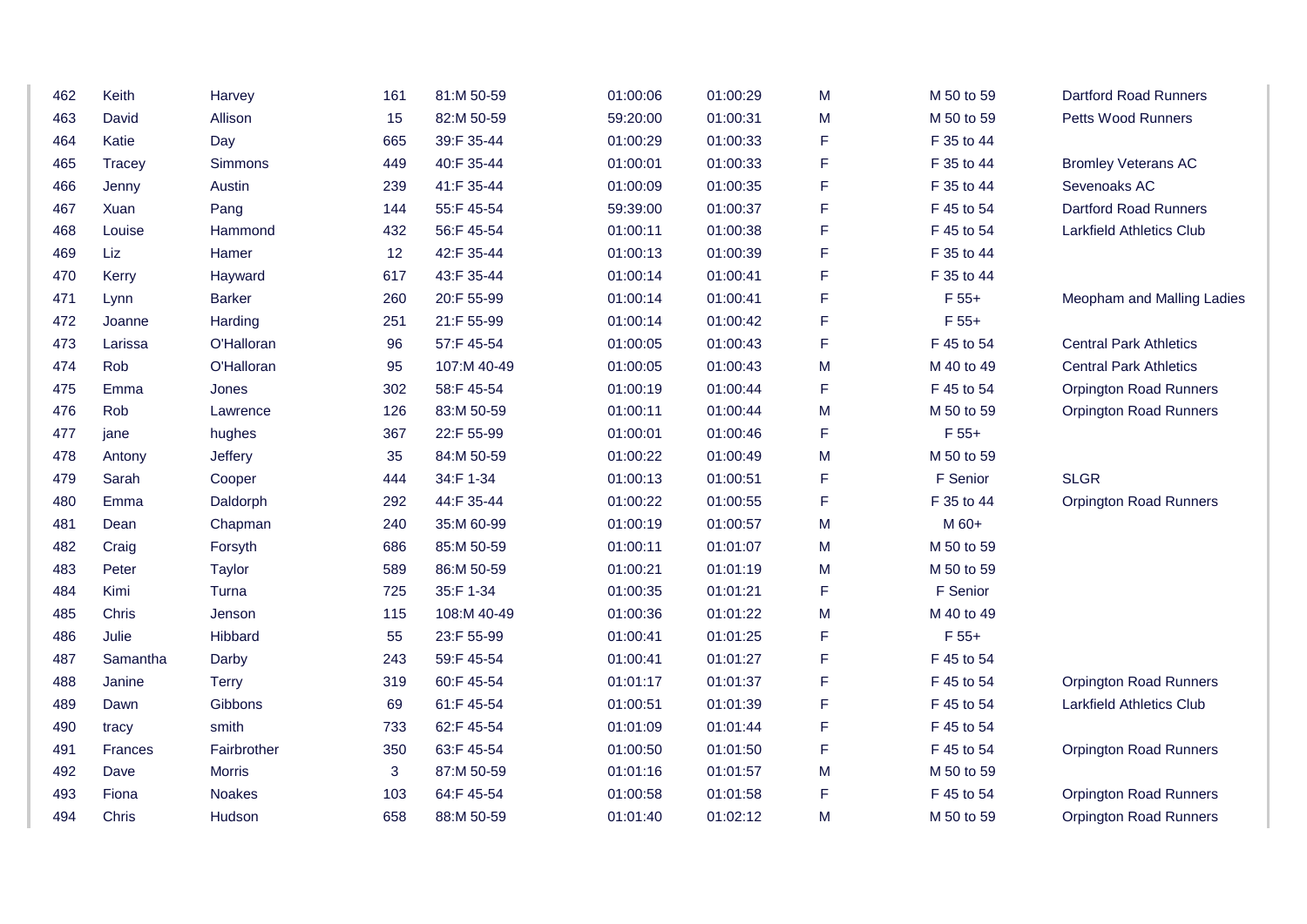| 495 | Sid             | Launchbury         | 291 | 89:M 50-59  | 01:01:45 | 01:02:14 | M           | M 50 to 59 | <b>Petts Wood Runners</b>       |
|-----|-----------------|--------------------|-----|-------------|----------|----------|-------------|------------|---------------------------------|
| 496 | Sharon          | Jenson             | 114 | 45:F 35-44  | 01:01:30 | 01:02:16 | F           | F 35 to 44 | <b>Plumstead Runners</b>        |
| 497 | Liz             | Simmons            | 66  | 65:F 45-54  | 01:01:35 | 01:02:20 | F           | F 45 to 54 |                                 |
| 498 | Julie           | Hardy              | 352 | 66:F 45-54  | 01:01:53 | 01:02:33 | F           | F 45 to 54 | <b>Larkfield Athletics Club</b> |
| 499 | Katie           | Page               | 167 | 36:F 1-34   | 01:01:44 | 01:02:44 | F           | F Senior   | <b>Orpington Road Runners</b>   |
| 500 | Louise          | Kane               | 387 | 46:F 35-44  | 01:01:44 | 01:02:47 | F           | F 35 to 44 |                                 |
| 501 | Jill            | Hills              | 205 | 24:F 55-99  | 01:02:01 | 01:02:49 | $\mathsf F$ | $F 55+$    |                                 |
| 502 | Johannah        | Hollands           | 204 | 47:F 35-44  | 01:02:01 | 01:02:49 | F           | F 35 to 44 |                                 |
| 503 | Moy             | McGowan            | 438 | 25:F 55-99  | 01:02:10 | 01:02:53 | F           | $F 55+$    | <b>Petts Wood Runners</b>       |
| 504 | Biljana         | Petrushevska       | 437 | 67:F 45-54  | 01:02:12 | 01:02:55 | F           | F 45 to 54 | Petts Wood Runners              |
| 505 | Rob             | Gilby              | 593 | 109:M 40-49 | 01:02:16 | 01:02:58 | M           | M 40 to 49 |                                 |
| 506 | <b>Steve</b>    | Wehrle             | 311 | 36:M 60-99  | 01:02:30 | 01:03:03 | M           | M 60+      | <b>Orpington Road Runners</b>   |
| 507 | Helen           | <b>Burclaff</b>    | 345 | 37:F 1-34   | 01:02:16 | 01:03:06 | F           | F Senior   |                                 |
| 508 | Julian          | <b>Mills</b>       | 81  | 90:M 50-59  | 01:02:28 | 01:03:07 | M           | M 50 to 59 | <b>Central Park Athletics</b>   |
| 509 | Kristina        | Symons             | 669 | 68:F 45-54  | 01:02:27 | 01:03:07 | F           | F 45 to 54 |                                 |
| 510 | Wendy           | Chatman            | 258 | 26:F 55-99  | 01:02:33 | 01:03:08 | F           | $F 55+$    | <b>SLGR</b>                     |
| 511 | Gary            | Nazer              | 188 | 92:M 1-39   | 01:02:36 | 01:03:16 | M           | M Senior   | <b>Larkfield Athletics Club</b> |
| 512 | Martin          | Harman             | 700 | 110:M 40-49 | 01:02:50 | 01:03:25 | M           | M 40 to 49 |                                 |
| 513 | Jason           | Price              | 159 | 111:M 40-49 | 01:02:24 | 01:03:26 | M           | M 40 to 49 | <b>Orpington Road Runners</b>   |
| 514 | Julie           | Lile               | 397 | 69:F 45-54  | 01:02:45 | 01:03:27 | F           | F 45 to 54 |                                 |
| 515 | Michaela        | Mcmillan           | 106 | 70:F 45-54  | 01:02:57 | 01:03:32 | F           | F 45 to 54 | <b>Central Park Athletics</b>   |
| 516 | <b>Nicholas</b> | Ranga              | 222 | 93:M 1-39   | 01:03:05 | 01:03:33 | M           | M Senior   |                                 |
| 517 | Emma            | Crowley            | 477 | 48:F 35-44  | 01:02:50 | 01:03:48 | F           | F 35 to 44 | <b>Dartford Road Runners</b>    |
| 518 | Ann             | Komzolik           | 80  | 27:F 55-99  | 01:03:09 | 01:03:49 | F           | $F 55+$    | <b>Central Park Athletics</b>   |
| 519 | Janet           | <b>Bird</b>        | 588 | 28:F 55-99  | 01:02:59 | 01:03:56 | F           | $F 55+$    | <b>Tunbridge Wells Harriers</b> |
| 520 | Joy             | Leader             | 200 | 29:F 55-99  | 01:03:06 | 01:04:03 | F           | $F 55+$    | <b>Phoenix Striders</b>         |
| 521 | Malcolm         | Hooper             | 517 | 37:M 60-99  | 01:03:13 | 01:04:03 | M           | M 60+      |                                 |
| 522 | <b>Steve</b>    | Clarke             | 637 | 91:M 50-59  | 01:03:45 | 01:04:12 | M           | M 50 to 59 |                                 |
| 523 | <b>Nicky</b>    | <b>Butterworth</b> | 525 | 30:F 55-99  | 01:03:29 | 01:04:14 | F           | $F 55+$    | <b>Bexley AC</b>                |
| 524 | Tracey          | Kitchener          | 23  | 31:F 55-99  | 01:03:36 | 01:04:16 | F           | F 55+      | <b>Swanscome Stollers RRC</b>   |
| 525 | Lisa            | <b>Brown</b>       | 601 | 71:F 45-54  | 01:03:46 | 01:04:20 | F           | F 45 to 54 |                                 |
| 526 | India           | Hale               | 604 | 38:F 1-34   | 01:03:18 | 01:04:22 | F           | F Senior   |                                 |
| 527 | <b>Vikki</b>    | Russell            | 295 | 49:F 35-44  | 01:03:31 | 01:04:23 | F           | F 35 to 44 |                                 |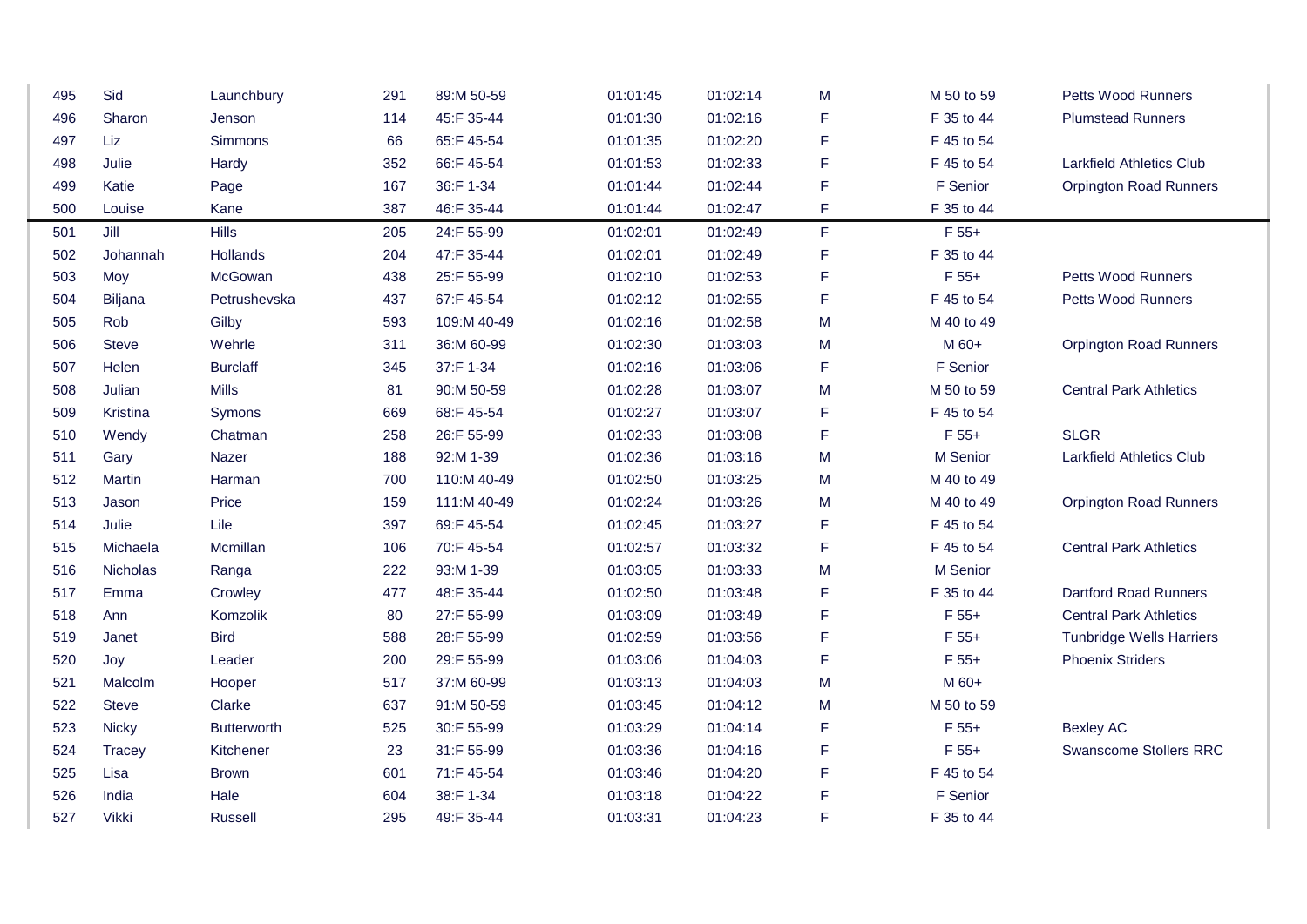| 528 | Loraine      | <b>Ellis</b>       | 297 | 50:F 35-44  | 01:03:31 | 01:04:24 | F  | F 35 to 44 |                                     |
|-----|--------------|--------------------|-----|-------------|----------|----------|----|------------|-------------------------------------|
| 529 | Susan        | <b>Davies</b>      | 358 | 32:F 55-99  | 01:03:22 | 01:04:25 | F  | $F 55+$    | <b>Orpington Road Runners</b>       |
| 530 | Janice       | Mitchell           | 419 | 33:F 55-99  | 01:03:46 | 01:04:34 | F  | $F 55+$    | Petts Wood Runners                  |
| 531 | Petula       | Herbert            | 428 | 72:F 45-54  | 01:04:11 | 01:04:53 | F  | F 45 to 54 | Petts Wood Runners                  |
| 532 | Marion       | <b>Browne</b>      | 429 | 73:F 45-54  | 01:04:29 | 01:05:05 | F  | F 45 to 54 | <b>SLGR</b>                         |
| 533 | Joanna       | Page               | 73  | 51:F 35-44  | 01:04:23 | 01:05:10 | F  | F 35 to 44 |                                     |
| 534 | Calvin       | Peat               | 683 | 94:M 1-39   | 01:04:27 | 01:05:12 | M  | M Senior   |                                     |
| 535 | Charles      | Penwarden          | 521 | 92:M 50-59  | 01:04:15 | 01:05:17 | M  | M 50 to 59 | Eynsford RC                         |
| 536 | Natalie      | Price              | 645 | 74:F 45-54  | 01:05:03 | 01:05:34 | F. | F 45 to 54 | <b>Bromley Veterans AC</b>          |
| 537 | Trevor       | Rushbrook          | 737 | 38:M 60-99  | 01:04:44 | 01:05:36 | M  | M 60+      |                                     |
| 538 | jennie       | donovan            | 738 | 52:F 35-44  | 01:04:44 | 01:05:36 | F  | F 35 to 44 |                                     |
| 539 | Pherenice    | <b>Worsey-Buck</b> | 220 | 75:F 45-54  | 01:04:35 | 01:05:45 | F  | F 45 to 54 | Petts Wood Runners                  |
| 540 | <b>Nicky</b> | Mooney             | 217 | 53:F 35-44  | 01:05:14 | 01:05:53 | F  | F 35 to 44 |                                     |
| 541 | lan          | Mooney             | 638 | 93:M 50-59  | 01:05:14 | 01:05:54 | M  | M 50 to 59 |                                     |
| 542 | Lorna        | Clement            | 580 | 39:F 1-34   | 01:05:08 | 01:05:59 | F  | F Senior   |                                     |
| 543 | Anna         | Dobiecka           | 225 | 54:F 35-44  | 01:05:41 | 01:06:05 | F. | F 35 to 44 | <b>Istead &amp; Ifield Harriers</b> |
| 544 | Lesley       | <b>Brook</b>       | 390 | 76:F 45-54  | 01:05:34 | 01:06:16 | F  | F 45 to 54 |                                     |
| 545 | Peter        | Magee              | 679 | 94:M 50-59  | 01:05:16 | 01:06:19 | M  | M 50 to 59 | <b>Orpington Road Runners</b>       |
| 546 | Maggie       | O'Shaughnessy      | 146 | 34:F 55-99  | 01:05:27 | 01:06:23 | F  | $F 55+$    | <b>Dartford Road Runners</b>        |
| 547 | Julie        | Vaughan            | 195 | 55:F 35-44  | 01:05:52 | 01:06:42 | F  | F 35 to 44 | <b>Larkfield Athletics Club</b>     |
| 548 | Sylvia       | Lewis              | 615 | 35:F 55-99  | 01:06:34 | 01:06:49 | F  | $F 55+$    |                                     |
| 549 | Emma         | <b>Stephens</b>    | 527 | 40:F 1-34   | 01:06:06 | 01:06:51 | F  | F Senior   |                                     |
| 550 | Victoria     | Gilson             | 259 | 56:F 35-44  | 01:06:09 | 01:06:51 | F  | F 35 to 44 |                                     |
| 551 | Gail         | Evans              | 614 | 77:F 45-54  | 01:06:00 | 01:07:00 | F  | F 45 to 54 | Zero to Hero Runners                |
| 552 | Sandra       | Cheetham           | 657 | 36:F 55-99  | 01:06:00 | 01:07:00 | F  | $F 55+$    | Zero to Hero Runners                |
| 553 | Kate         | Anderson           | 416 | 41:F 1-34   | 01:06:17 | 01:07:00 | F  | F Senior   | <b>Petts Wood Runners</b>           |
| 554 | Audrey       | Rose               | 129 | 78:F 45-54  | 01:06:04 | 01:07:02 | F  | F 45 to 54 | <b>Dartford Road Runners</b>        |
| 555 | Nicola       | <b>Hawkins</b>     | 246 | 37:F 55-99  | 01:06:09 | 01:07:06 | F  | $F 55+$    | <b>Phoenix Striders</b>             |
| 556 | Ellen        | Oshea              | 632 | 79:F 45-54  | 01:06:19 | 01:07:08 | F  | F 45 to 54 |                                     |
| 557 | Emma         | Horan              | 622 | 42:F 1-34   | 01:06:18 | 01:07:12 | F  | F Senior   | Petts Wood Runners                  |
| 558 | Helena       | Broadway           | 254 | 38:F 55-99  | 01:06:30 | 01:07:14 | F  | $F 55+$    | Petts Wood Runners                  |
| 559 | <b>Terry</b> | <b>Stephens</b>    | 595 | 112:M 40-49 | 01:06:38 | 01:07:22 | M  | M 40 to 49 | <b>Maidstone Harriers</b>           |
| 560 | Melanie      | Clarke             | 279 | 43:F 1-34   | 01:07:09 | 01:07:22 | F  | F Senior   |                                     |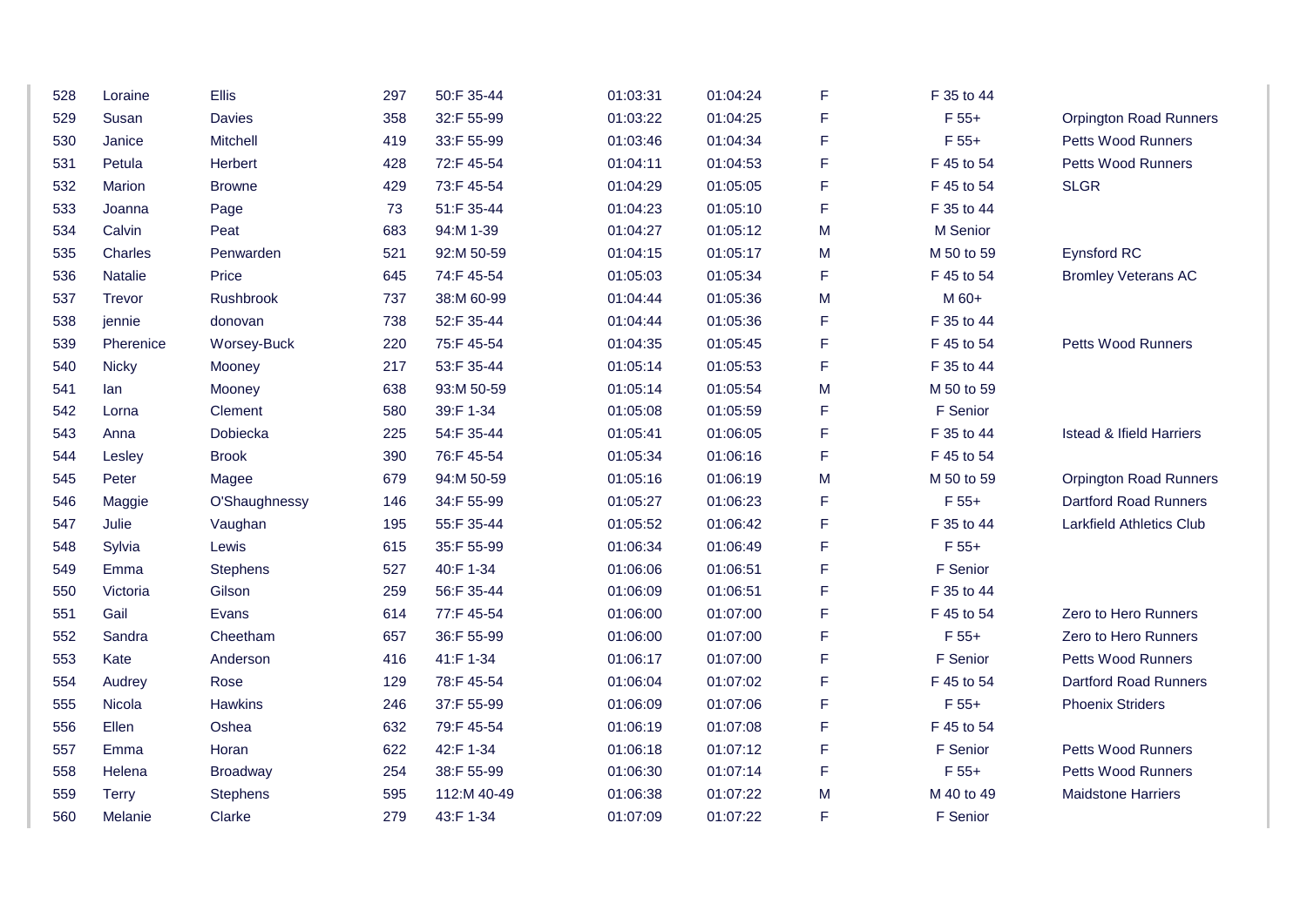| 561 | <b>Stuart</b> | Wood            | 130 | 95:M 50-59  | 01:06:56 | 01:07:26 | M           | M 50 to 59 | <b>Dartford Road Runners</b>  |
|-----|---------------|-----------------|-----|-------------|----------|----------|-------------|------------|-------------------------------|
| 562 | Chelsea       | Tossoun         | 554 | 44:F 1-34   | 01:06:29 | 01:07:27 | $\mathsf F$ | F Senior   | <b>Dartford Road Runners</b>  |
| 563 | Karl          | Firmin          | 156 | 96:M 50-59  | 01:06:38 | 01:07:31 | M           | M 50 to 59 | <b>Rebel Runners Medway</b>   |
| 564 | Susan         | Deer            | 154 | 80:F 45-54  | 01:06:50 | 01:07:34 | F           | F 45 to 54 | Petts Wood Runners            |
| 565 | Martyn        | Longstaff       | 308 | 39:F 55-99  | 01:06:40 | 01:07:41 | $\mathsf F$ | $F 55+$    | <b>Orpington Road Runners</b> |
| 566 | Liz           | <b>Styles</b>   | 228 | 81:F 45-54  | 01:07:25 | 01:07:48 | $\mathsf F$ | F 45 to 54 |                               |
| 567 | Jill          | Saville         | 545 | 40:F 55-99  | 01:07:00 | 01:07:59 | $\mathsf F$ | $F 55+$    | <b>Dartford Road Runners</b>  |
| 568 | Ellie         | Olenka          | 459 | 82:F 45-54  | 01:07:17 | 01:08:07 | $\mathsf F$ | F 45 to 54 |                               |
| 569 | Zoe           | <b>Bartlett</b> | 342 | 83:F 45-54  | 01:07:19 | 01:08:09 | $\mathsf F$ | F 45 to 54 |                               |
| 570 | Julie         | <b>Neaves</b>   | 426 | 84:F 45-54  | 01:07:43 | 01:08:29 | $\mathsf F$ | F 45 to 54 |                               |
| 571 | lan           | Curtis          | 519 | 97:M 50-59  | 01:07:48 | 01:08:40 | M           | M 50 to 59 |                               |
| 572 | Karen         | <b>Bardrick</b> | 128 | 41:F 55-99  | 01:07:44 | 01:08:46 | F           | $F 55+$    | Eynsford RC                   |
| 573 | Karen         | Welsh           | 587 | 85:F 45-54  | 01:08:13 | 01:08:50 | $\mathsf F$ | F 45 to 54 |                               |
| 574 | <b>Susie</b>  | Benham          | 639 | 45:F 1-34   | 01:08:14 | 01:08:51 | $\mathsf F$ | F Senior   |                               |
| 575 | Lucie         | Vyse            | 571 | 57:F 35-44  | 01:08:22 | 01:08:56 | $\mathsf F$ | F 35 to 44 | <b>Orpington Road Runners</b> |
| 576 | Christopher   | Cawley          | 484 | 113:M 40-49 | 01:08:54 | 01:09:07 | M           | M 40 to 49 |                               |
| 577 | Sarah         | Howe            | 277 | 58:F 35-44  | 01:08:43 | 01:09:34 | F           | F 35 to 44 |                               |
| 578 | Melissa       | Dunn            | 642 | 46:F 1-34   | 01:08:36 | 01:09:38 | $\mathsf F$ | F Senior   | <b>Orpington Road Runners</b> |
| 579 | Julie         | <b>Board</b>    | 641 | 42:F 55-99  | 01:08:38 | 01:09:39 | $\mathsf F$ | $F 55+$    |                               |
| 580 | Richard       | Danston         | 147 | 114:M 40-49 | 01:08:41 | 01:09:41 | M           | M 40 to 49 | <b>SLGR</b>                   |
| 581 | Elise         | Pearce          | 518 | 59:F 35-44  | 01:08:53 | 01:09:45 | $\mathsf F$ | F 35 to 44 | <b>Petts Wood Runners</b>     |
| 582 | Martin        | Heap            | 582 | 39:M 60-99  | 01:09:24 | 01:09:50 | M           | M 60+      |                               |
| 583 | Simon         | <b>Bartlett</b> | 344 | 98:M 50-59  | 01:09:01 | 01:09:51 | M           | M 50 to 59 |                               |
| 584 | Jacquie       | Allix           | 380 | 86:F 45-54  | 01:09:10 | 01:10:12 | F           | F 45 to 54 | <b>Orpington Road Runners</b> |
| 585 | Karen         | Lubbock         | 100 | 43:F 55-99  | 01:09:31 | 01:10:13 | $\mathsf F$ | $F 55+$    | <b>Orpington Road Runners</b> |
| 586 | Helen         | Twyford         | 171 | 87:F 45-54  | 01:09:33 | 01:10:17 | $\mathsf F$ | F 45 to 54 | Petts Wood Runners            |
| 587 | Emma          | Killick         | 118 | 88:F 45-54  | 01:09:45 | 01:10:30 | $\mathsf F$ | F 45 to 54 | <b>Plumstead Runners</b>      |
| 588 | Angela        | McLellan        | 324 | 89:F 45-54  | 01:10:54 | 01:11:48 | F           | F 45 to 54 | Petts Wood Runners            |
| 589 | Katherine     | Horsley         | 709 | 44:F 55-99  | 01:10:58 | 01:11:51 | F           | F 55+      |                               |
| 590 | Janet         | Pyne            | 134 | 45:F 55-99  | 01:11:16 | 01:11:56 | $\mathsf F$ | $F 55+$    | <b>Central Park Athletics</b> |
| 591 | Mandy         | OConnor         | 65  | 90:F 45-54  | 01:11:33 | 01:12:05 | F           | F 45 to 54 |                               |
| 592 | Karen         | Nicholls        | 37  | 91:F 45-54  | 01:11:26 | 01:12:22 | F           | F 45 to 54 | <b>Dartford Road Runners</b>  |
| 593 | Megan         | <b>Nicholls</b> | 38  | 47:F 1-34   | 01:11:26 | 01:12:22 | $\mathsf F$ | F Senior   |                               |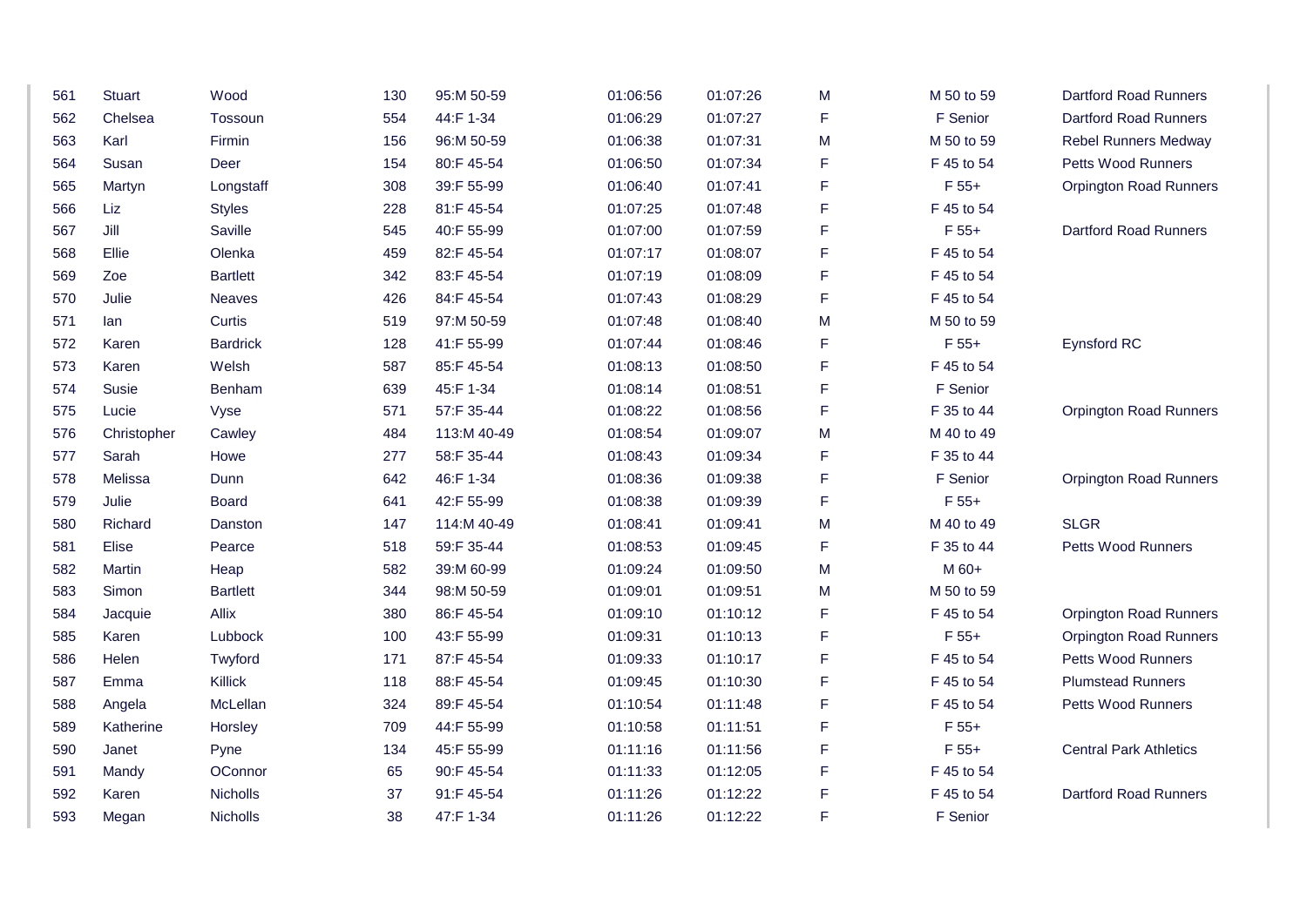| 594 | Amanda       | <b>Morris</b>  | $\overline{4}$ | 92:F 45-54  | 01:11:20 | 01:12:23 | F | F 45 to 54 |                                     |
|-----|--------------|----------------|----------------|-------------|----------|----------|---|------------|-------------------------------------|
| 595 | Hazel        | Spencer-Payne  | 585            | 48:F 1-34   | 01:11:49 | 01:12:38 | F | F Senior   |                                     |
| 596 | Jane         | Osborne        | 389            | 46:F 55-99  | 01:12:12 | 01:12:49 | F | $F 55+$    |                                     |
| 597 | <b>Tracy</b> | Chapman        | 393            | 93:F 45-54  | 01:12:15 | 01:12:53 | F | F 45 to 54 |                                     |
| 598 | Paul         | Courtney       | 443            | 115:M 40-49 | 01:12:21 | 01:13:21 | M | M 40 to 49 | <b>Orpington Road Runners</b>       |
| 599 | Annmarie     | Skupien        | 303            | 47:F 55-99  | 01:12:34 | 01:13:33 | F | $F 55+$    | Zero to Hero Runners                |
| 600 | Dianne       | Auborn         | 731            | 49:F 1-34   | 01:12:44 | 01:13:39 | F | F Senior   |                                     |
| 601 | Allis        | <b>Beasley</b> | 602            | 94:F 45-54  | 01:12:37 | 01:13:42 | F | F 45 to 54 |                                     |
| 602 | Eric         | Enock          | 160            | 99:M 50-59  | 01:13:16 | 01:13:59 | M | M 50 to 59 | <b>Orpington Road Runners</b>       |
| 603 | Jilly        | Collier        | 626            | 48:F 55-99  | 01:13:06 | 01:14:04 | F | $F 55+$    |                                     |
| 604 | Paul         | <b>Bunch</b>   | 182            | 100:M 50-59 | 01:13:20 | 01:14:07 | M | M 50 to 59 | <b>Istead &amp; Ifield Harriers</b> |
| 605 | Keith        | Allchurch      | 445            | 95:M 1-39   | 01:13:56 | 01:14:34 | M | M Senior   | <b>SLGR</b>                         |
| 606 | May          | Oreilly        | 45             | 95:F 45-54  | 01:14:04 | 01:14:35 | F | F 45 to 54 |                                     |
| 607 | Moira        | Cheesman       | 46             | 49:F 55-99  | 01:14:05 | 01:14:35 | F | $F 55+$    |                                     |
| 608 | Alex         | Cox            | 659            | 60:F 35-44  | 01:13:38 | 01:14:37 | F | F 35 to 44 | Zero to Hero Runners                |
| 609 | Luke         | Oxlade         | 190            | 96:M 1-39   | 01:14:06 | 01:14:39 | M | M Senior   | <b>SLGR</b>                         |
| 610 | Sharon       | Smith          | 713            | 96:F 45-54  | 01:14:02 | 01:15:06 | F | F 45 to 54 |                                     |
| 611 | Maria        | Kirby          | 388            | 97:F 45-54  | 01:14:03 | 01:15:06 | F | F 45 to 54 |                                     |
| 612 | Lahcen       | Ouarbya        | 558            | 101:M 50-59 | 01:14:44 | 01:15:42 | M | M 50 to 59 | <b>Orpington Road Runners</b>       |
| 613 | Sarah        | Ouarbya        | 557            | 61:F 35-44  | 01:14:43 | 01:15:42 | F | F 35 to 44 | <b>Orpington Road Runners</b>       |
| 614 | Joanne       | Danston        | 148            | 98:F 45-54  | 01:14:51 | 01:15:50 | F | F 45 to 54 | <b>SLGR</b>                         |
| 615 | Jane         | Sawyer         | 253            | 99:F 45-54  | 01:16:06 | 01:16:59 | F | F 45 to 54 |                                     |
| 616 | Karen        | Coleman        | 206            | 100:F 45-54 | 01:16:31 | 01:17:16 | F | F 45 to 54 |                                     |
| 617 | Mark         | Keith          | 207            | 102:M 50-59 | 01:16:31 | 01:17:16 | M | M 50 to 59 |                                     |
| 618 | Alan         | Riddoch        | 643            | 116:M 40-49 | 01:17:22 | 01:17:22 | M | M 40 to 49 |                                     |
| 619 | lan          | Hamer          | 13             | 117:M 40-49 | 01:17:06 | 01:17:32 | M | M 40 to 49 |                                     |
| 620 | Jacqui       | Noakes         | 351            | 62:F 35-44  | 01:16:36 | 01:17:38 | F | F 35 to 44 |                                     |
| 621 | Ellie        | Nelson         | 386            | 63:F 35-44  | 01:16:35 | 01:17:38 | F | F 35 to 44 |                                     |
| 622 | June         | Chandler       | 623            | 50:F 55-99  | 01:17:43 | 01:18:33 | F | $F 55+$    |                                     |
| 623 | Joanne       | Cooke          | 9              | 64:F 35-44  | 01:17:39 | 01:18:44 | F | F 35 to 44 |                                     |
| 624 | Sarah        | Smith          | 6              | 101:F 45-54 | 01:17:39 | 01:18:44 | F | F 45 to 54 |                                     |
| 625 | Alison       | Smith          | 268            | 65:F 35-44  | 01:17:59 | 01:18:50 | F | F 35 to 44 | <b>Larkfield Athletics Club</b>     |
| 626 | Ramon        | Saiz           | 392            | 40:M 60-99  | 01:18:18 | 01:18:54 | M | M 60+      | <b>Maidstone Harriers</b>           |